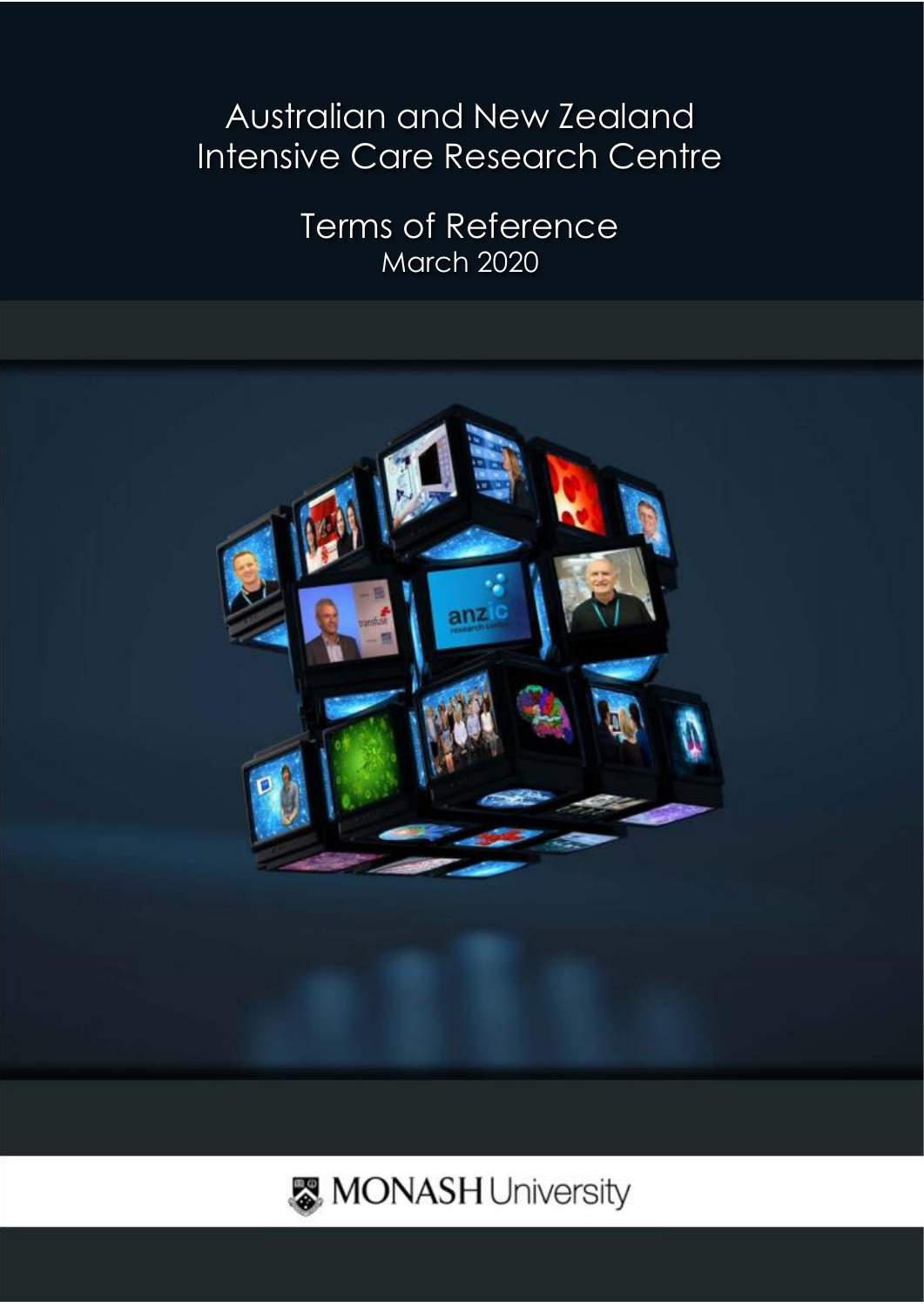# <span id="page-1-0"></span>**TABLE OF CONTENTS**

| Sub-Studies<br>10 |  |
|-------------------|--|
|                   |  |
|                   |  |
|                   |  |
|                   |  |
|                   |  |
|                   |  |
|                   |  |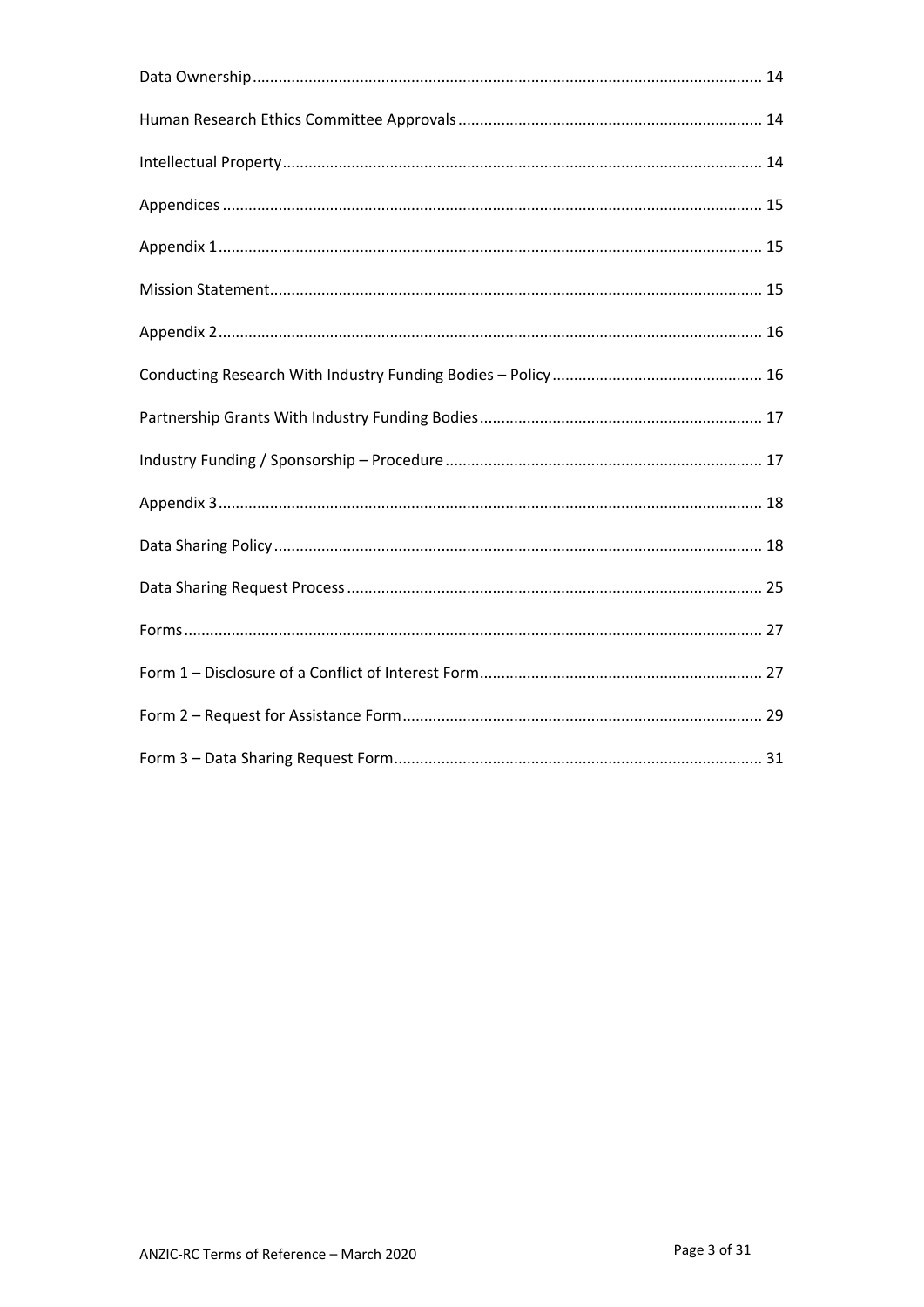## <span id="page-3-0"></span>**GOVERNANCE AND MANAGEMENT STRUCTURE**

The Australian and New Zealand Intensive Care Research Centre (ANZIC-RC) is a Centre within the School of Public Health and Preventive Medicine (SPHPM) in the Faculty of Medicine, Nursing and Health Sciences at Monash University (FMNHS). The Centre is located within the School's Department of Epidemiology and Preventive Medicine (DEPM) at the Alfred Research Alliance, Melbourne, Australia. Annual reports are provided to the FMNHS and the SPHPM, as required by Monash University policy.

The following chart outlines the governance and management structure of the ANZIC-RC at Monash University:

### **Figure 1: Governance and Management Structure**



### <span id="page-3-1"></span>**RESEARCH GOVERNANCE**

Research conducted within the ANZIC-RC will comply with the SPHPM's *Guide to Good Research Practice* [\(https://www.monash.edu/\\_\\_data/assets/pdf\\_file/0003/1031079/grp-guide.pdf\)](https://www.monash.edu/__data/assets/pdf_file/0003/1031079/grp-guide.pdf) and is subject to the SPHPM's audit processes.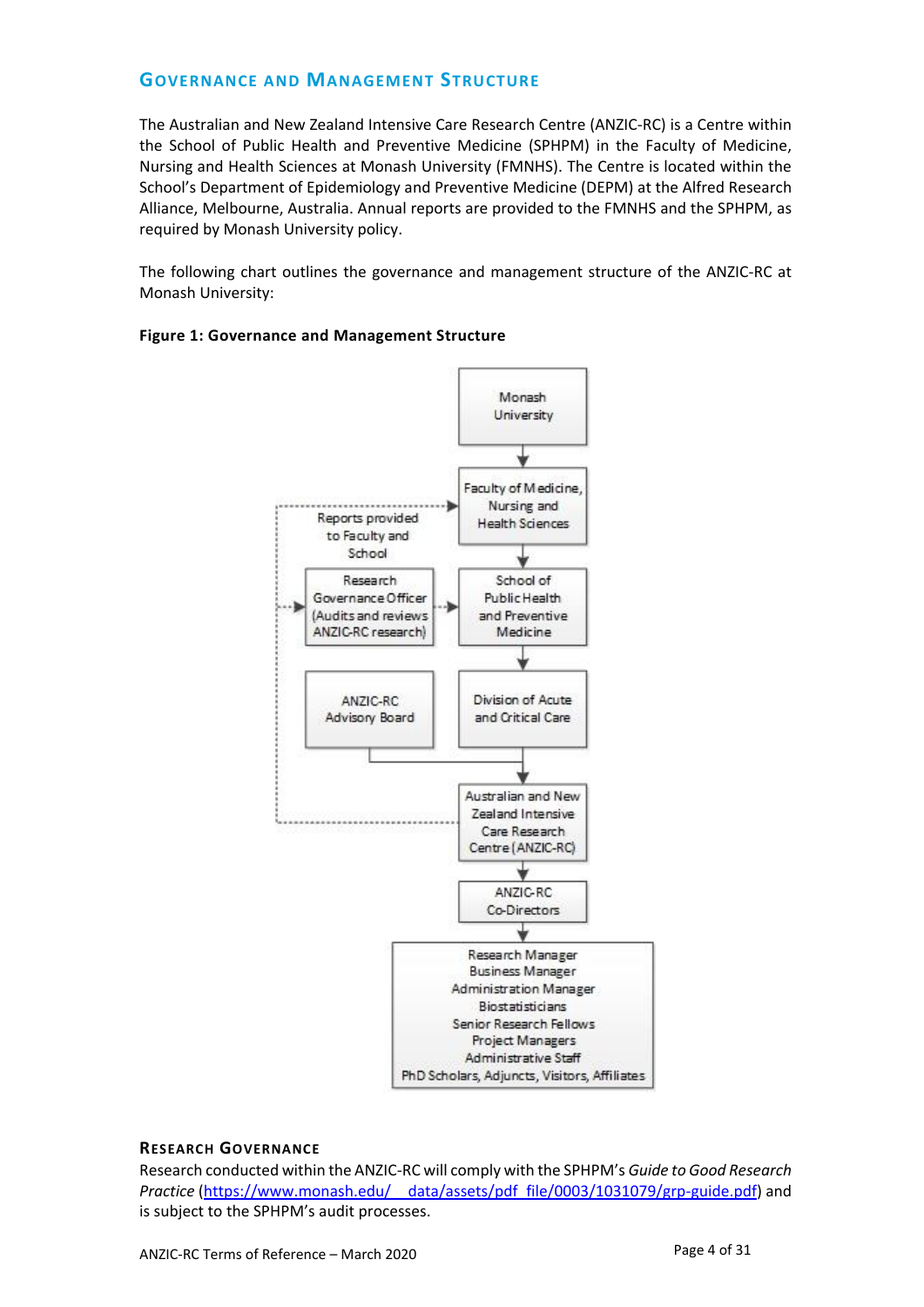## <span id="page-4-0"></span>**ADVISORY BOARD**

The ANZIC-RC is governed by an Advisory Board, established under the auspices of Monash University. The Advisory Board reviews the Centre's progress and advises on future initiatives.

## <span id="page-4-1"></span>**COMPOSITION**

The ANZIC-RC is administered by an Advisory Board comprised of the following:

- 1. The Head of SPHPM
- 2. The Monash University Co-Director of the ANZIC-RC
- 3. The second Monash University Co-Director of the ANZIC-RC
- 4. The Deputy Directors of the ANZIC-RC (3)
- 5. The Chair of the Australian and New Zealand Intensive Care Society Clinical Trials Group (ANZICS-CTG)
- 6. The Immediate Past Chair of the ANZICS-CTG
- 7. The Immediate Past Chair of the ANZICS-CTG from New Zealand
- 8. The Chair of the Australian and New Zealand Intensive Care Society Centre for Outcome and Resource Evaluation (ANZICS-CORE)
- 9. A co-opted representative from the New Zealand intensive care research community

### <span id="page-4-2"></span>**CHAIR**

The Co-Chairs of the Advisory Board are the Monash University Co-Directors of the Centre.

## <span id="page-4-3"></span>**TERMS OF OFFICE**

The terms of office are as follows:

- Head of SPHPM: term continues whilst the ANZIC-RC is affiliated with the SPHPM
- The Monash University Co-Directors of the ANZIC-RC: term is until the member steps down from the role, and
- Representatives of organisations: term is until that member steps down from their role within that organisation.

The number and composition of members of the Advisory Board will be reassessed as necessary. Any changes to the number and composition of members of the Advisory Board will be decided by the Monash University Co-Directors.

## <span id="page-4-4"></span>**DUTIES AND RESPONSIBILITIES**

The Advisory Board is responsible for advising the Co-Directors on the following:

- Overseeing the Centre's general operations and activities
- Providing guidance on the Centre's strategic plan and future direction
- Monitoring the Centre's accounts and financial concerns
- Overseeing all grants and projects administered by the Centre including issues of scientific integrity and research conduct
- Providing ongoing review of staffing levels
- Ensuring adherence to the Centre's Mission Statement (Appendix 1), and
- Establishing Sub-Committees as required, and determining the composition, duties, responsibilities, limitations and operating procedures of those Sub-Committees.

## <span id="page-4-5"></span>**MEETINGS**

The Advisory Board meets two times each year (typically April and September). Senior members of the ANZIC-RC staff are invited to attend Advisory Board meetings as Guests when appropriate.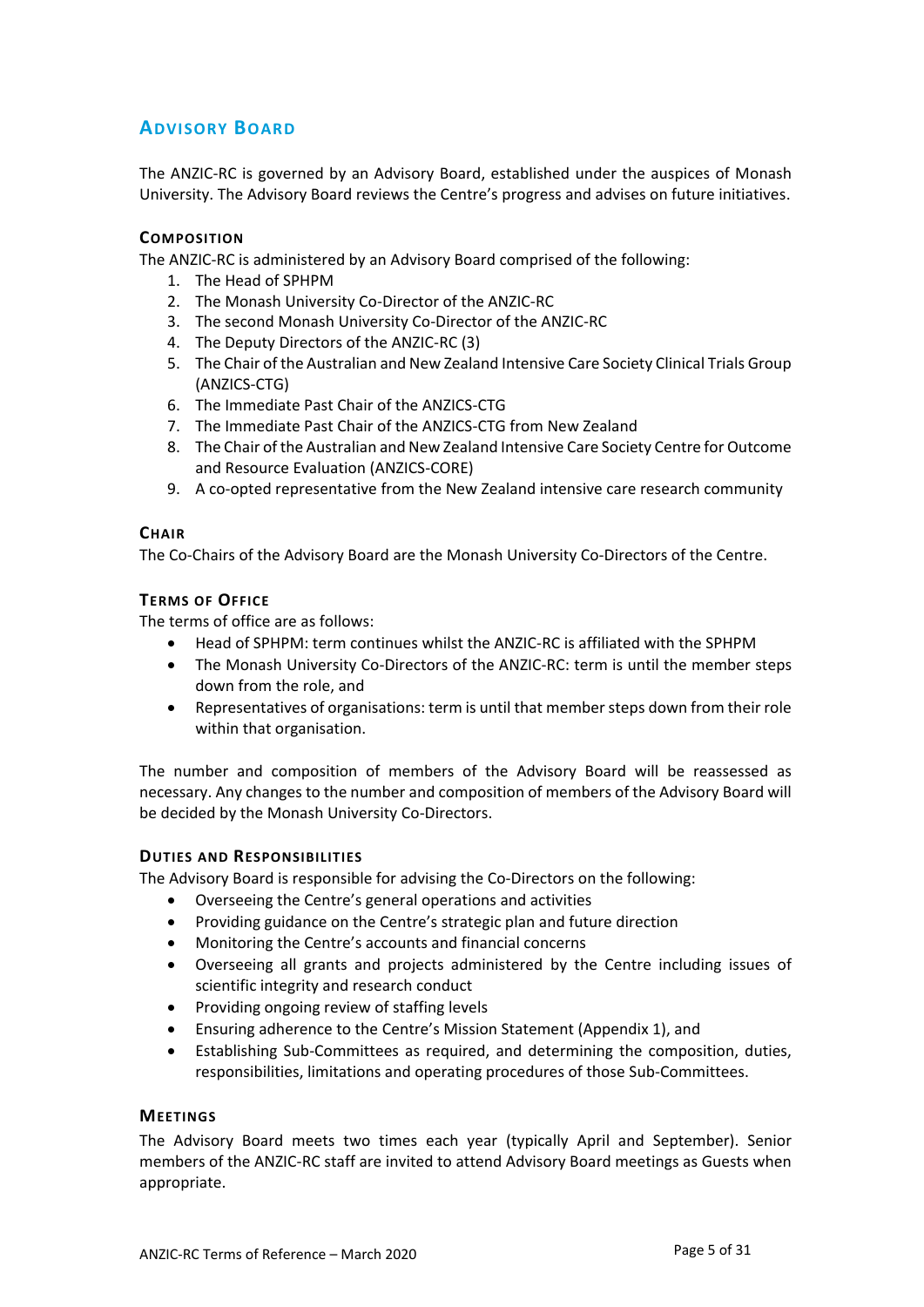## <span id="page-5-0"></span>**CONFLICT OF INTEREST**

This section is to be read in conjunction with *Appendix 2* and the following Monash University procedures and guidelines:

*Conflict of Interest Procedure* [https://www.monash.edu/\\_\\_data/assets/pdf\\_file/0009/792297/Conflict-of-Interest.pdf](https://www.monash.edu/__data/assets/pdf_file/0009/792297/Conflict-of-Interest.pdf)

*Conflict of Interest Examples and Actions Guideline* https://www.monash.edu/ data/assets/pdf file/0009/1248489/Conflict-of-Interest-[Examples-and-Actions-Guideline.pdf](https://www.monash.edu/__data/assets/pdf_file/0009/1248489/Conflict-of-Interest-Examples-and-Actions-Guideline.pdf)

The term 'conflict of interest' refers to a situation where a conflict arises for an individual between two competing interests. These are often, but not exclusively, interests of public duty versus private interests. This refers to a reasonably perceived, potential or actual conflict of interest. Conflicts of interest can involve financial or non-financial interests of the staff member and the interests of a business partner or associate, family member, friend or person in, or who has had, a close personal relationship with the staff member.

## **EXAMPLES OF CONFLICT OF INTEREST IN RESEARCH**

The following scenarios are illustrative of the wide range of situations that constitute a conflict of interest:

- A researcher solicits benefits or largesse in exchange for using their position and reputation to unfairly advance the interests of a particular organisation. For example, the researcher speaks in favour of treatment X as if they were 'scientifically neutral' but in fact they have received inducements – or are accused of have receiving inducements – from a commercial organisation that stands most to gain from adoption of treatment X.
- A grant reviewer writes an unfavourable review of a grant application without disclosing that they are conducting research in the same area.
- A researcher uses University resources without permission or recompense to the University to participate on an external committee.
- A researcher is conducting a clinical trial of a medical device that shows great promise. A family member of the researcher buys shares in the medical device company before the results of the trial are made public.
- A researcher represents themselves as a University employee pursuing contract research opportunities for their research group at the University but in fact deliberately 'siphons off' the major projects as contracts for a private consulting company owned by that researcher.
- A researcher accepts substantial (non-token) 'gifts' from a third party with whom they interact (e.g. pharmaceutical company involved with the research) and favours – or is accused of favouring – that company.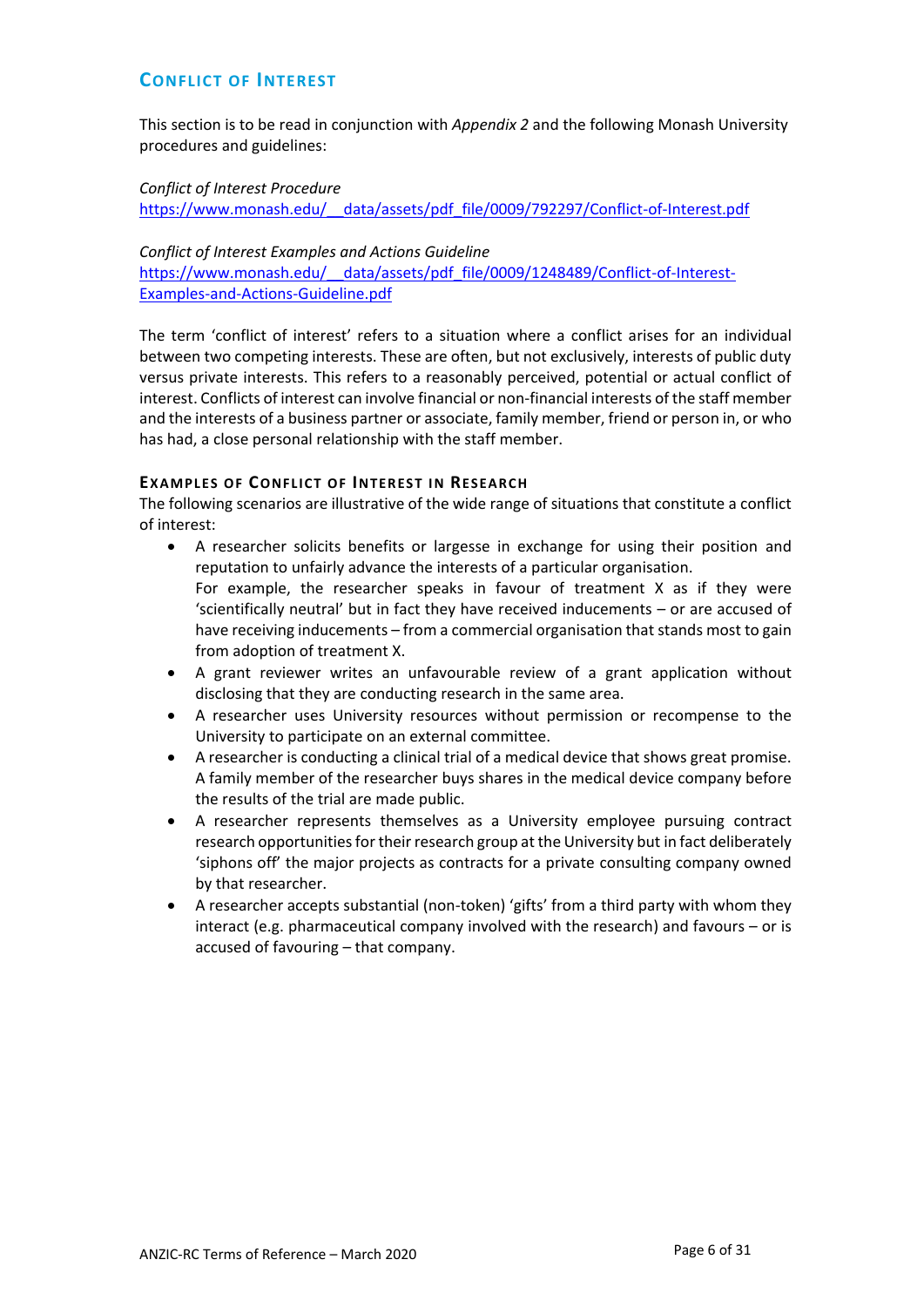## <span id="page-6-0"></span>**CONFLICT OF INTEREST MANAGEMENT**

It is the responsibility of each ANZIC-RC Staff, Adjunct, Board Member, Management Committee Member or DSMC Member to:

- Declare any actual, perceived or potential conflicts of interest in the past two years regarding the person's role at the ANZIC-RC.
- Provide an update whenever there is a change in circumstances that requires disclosure.
- Declare any conflicts on the first slide (after the title slide) of any ANZIC-RC related study presentation.

**Staff or Adjuncts:** If an ANZIC-RC staff or adjunct has a conflict of interest, they must declare the conflict using the Monash University *Conflict of Interest Disclosure and Management Form* [\(https://www.monash.edu/eforms-resources/frevvo-forms/hr/conflict-of-interest-disclosure](https://www.monash.edu/eforms-resources/frevvo-forms/hr/conflict-of-interest-disclosure-and-management-plan)[and-management-plan](https://www.monash.edu/eforms-resources/frevvo-forms/hr/conflict-of-interest-disclosure-and-management-plan) - Note: You must be logged in to your Monash account to access this form).

**Advisory Board Members:** At the first Board meeting on or after 1 July each year, the Chair will remind the ANZIC-RC Advisory Board Members to ensure that they have a current *ANZIC-RC Disclosure of a Conflict of Interest Form (Form 1)* on file with the ANZIC-RC Research Manager. The *Form* must either declare any current conflicts or state that there are no conflicts to declare. Any actual, perceived or potential conflict of interest will be assessed by the Management Committee. If applicable, a management plan to mitigate or remove the conflict of interest will be developed by the Board in conjunction with the individual who has the conflict of interest.

**ANZIC-RC Investigators (Management Committee Members):** Project Managers must ensure that each of their study's Management Committee Members has a current *ANZIC-RC Disclosure of a Conflict of Interest Form (Form 1)* on file with the ANZIC-RC Research Manager. At the first Management Committee meeting on or after 1 July each year, the relevant study Project Manager will remind their Management Committee Members that:

- Participation on ANZIC-RC Study Management Committees is contingent upon the timely completion of the *ANZIC-RC Disclosure of a Conflict of Interest Form (Form 1)*.
- They must have a current *Form* (separate form for each study) on file with the ANZIC-RC Research Manager. (For Monash Staff/Adjuncts, even if they have declared the conflict using the Monash form, they must also complete a separate ANZIC-RC *Form* for each study Management Committee they are a member of.)
- The form must either declare any current conflicts or state that there are no conflicts to declare.
- Whenever there is a change in circumstances that requires disclosure, an updated *Form* must be provided.
- Any actual, perceived or potential conflict of interest will be assessed by the Management Committee.
- If applicable, a management plan to mitigate or remove the conflict of interest will be developed in conjunction with the individual who has the conflict of interest. The proposed management plan must be stated on the *Form* and submitted to the ANZIC-RC Co-Directors. The Co-Directors will either endorse the management plan or, if the proposed plan is deemed to be insufficient, refer it to the Advisory Board for further development.

### **Data and Safety Monitoring Committees (DSMC)**:

- The DSMC Charter for each ANZIC-RC study must include a clause that requires each DSMC Member to declare any actual, perceived or potential conflicts of interest in the past two years relating to their role on the DSMC of an ANZIC-RC study; and to provide an updated form whenever there is a change in circumstances that requires disclosure.
- Project Managers must ensure that each of their study's DSMC Members has signed a copy of the Charter and that it is on file with the ANZIC-RC Research Manager.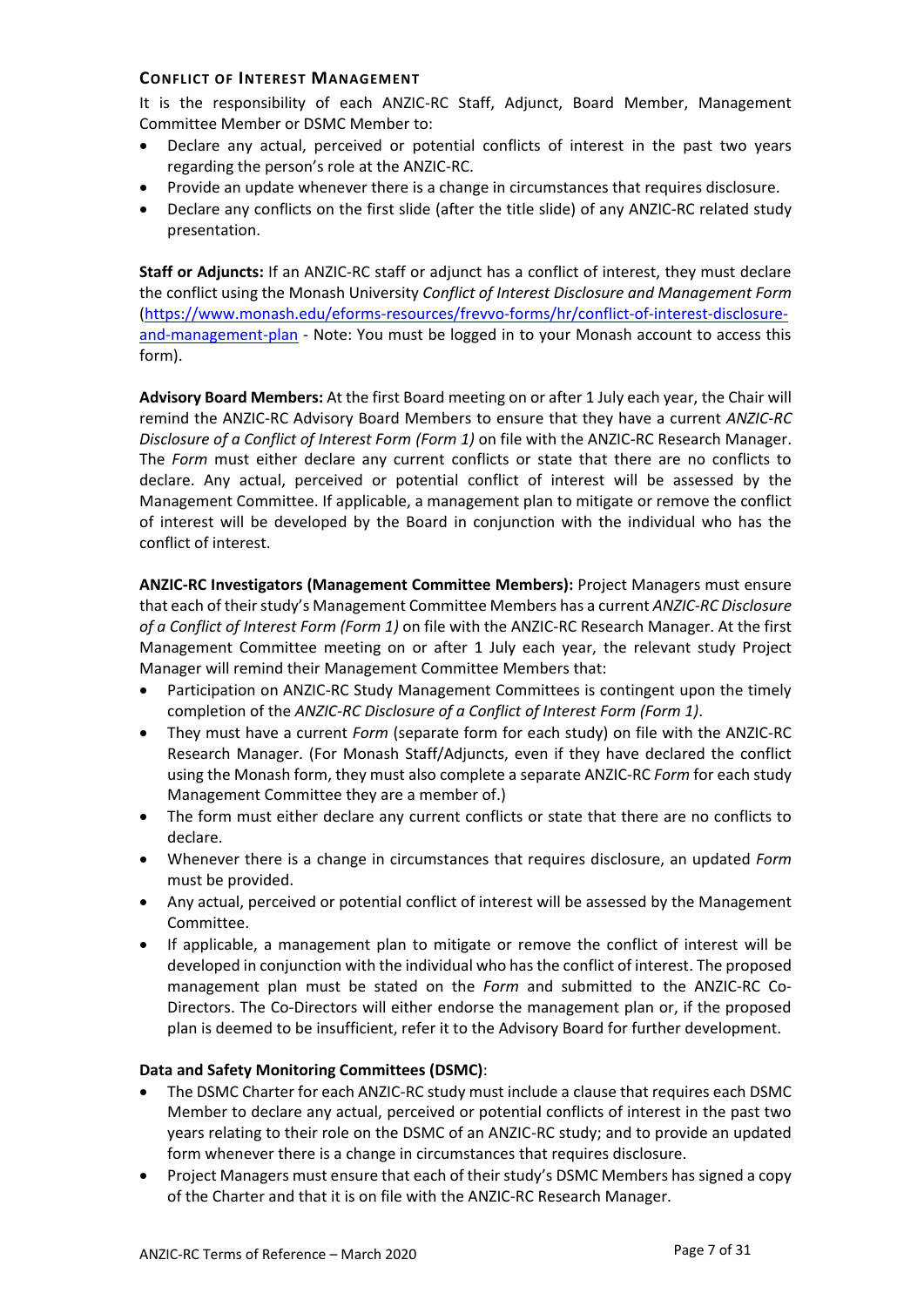## <span id="page-7-0"></span>**SUB-COMMITTEES**

The Advisory Board will establish Sub-Committees as necessary, to provide information and recommendations to the Board in order for it to function effectively. Final decisions on all advice received remains the prerogative of the Advisory Board. The Advisory Board, in consultation with the Research Manager, will determine the composition, duties, responsibilities, limitations and operating procedures of all Sub-Committees established.

## <span id="page-7-1"></span>**CO-DIRECTORS – DUTIES AND RESPONSIBILITIES**

The ANZIC-RC Co-Directors are ultimately responsible to Monash University, through the Head of the SPHPM, for all activities of the Centre including:

- Research integrity
- Compliance with policies and procedures of the University, Faculty and School
- Financial management
- HR matters
- Supervision of the Research, Business and Administration Managers
- Oversight and approval of each academic staff member's performance plan annually, and
- Attendance at faculty and department meetings as required.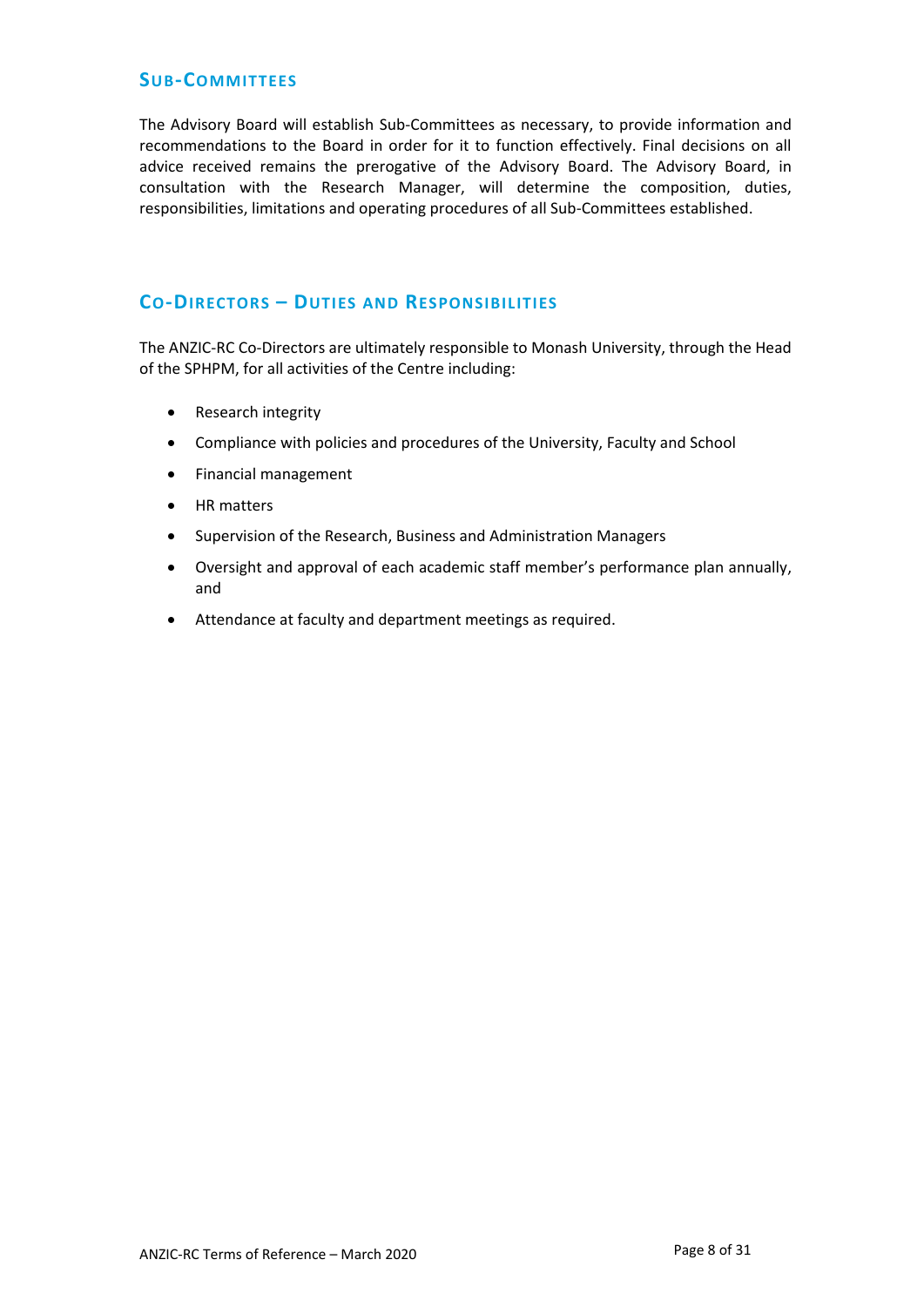## <span id="page-8-0"></span>**PHD SCHOLARS**

The ANZIC-RC is a national teaching centre for doctoral researchers in critical care medicine. To search for relevant PhD projects and supervisors, please go to the [SupervisorConnect](https://supervisorconnect.med.monash.edu/research-projects?combine=&field_project_stream_value%5B0%5D=PhD&field_project_stream_value%5B1%5D=Masters&shs_term_node_tid_depth=13&sort_by=title&sort_order=ASC) website.

For information on how to apply, please go to: <https://www.monash.edu/medicine/research/grad-research/how-to-apply>

For further information on graduate research, please contact the SPHPM Graduate Research Administrator by email [sphpm-doctoral-admin@monash.edu](mailto:sphpm-doctoral-admin@monash.edu) or telephone +61 3 9903 0276.

Prospective international students should consul[t Monash University Admissions.](https://www.monash.edu/admissions)

#### **Important Notes:**

- 1. If the PhD project is a sub-study of a main study, all outcome data and the thesis itself will be quarantined until the main study is published. Papers arising from each substudy may be written, but will not be submitted for publication until the main study has been completed and published. This will not prevent the Applicant from being awarded their PhD provided they have satisfied the PhD assessment criteria.
- 2. To meet the requirements of the University's Intellectual Property (IP) Statute and Regulations, all ANZIC-RC PhD Scholars, together with their supervisor, must complete the *Monash University Institute of Graduate Research Intellectual Property and Confidentiality Declaration* at the time of enrolment and whenever there is a change in the research program or surrounding circumstances that has intellectual property implications. The intellectual property implications of the candidate's research project should be reviewed annually. The reason for assigning IP is that in most cases PhD Scholars work on collaborative projects where the input of multiple individuals is involved. If there is a reason why the PhD Scholar considers it inappropriate to assign IP, they should discuss the matter with the ANZIC-RC's Co-Directors before commencing.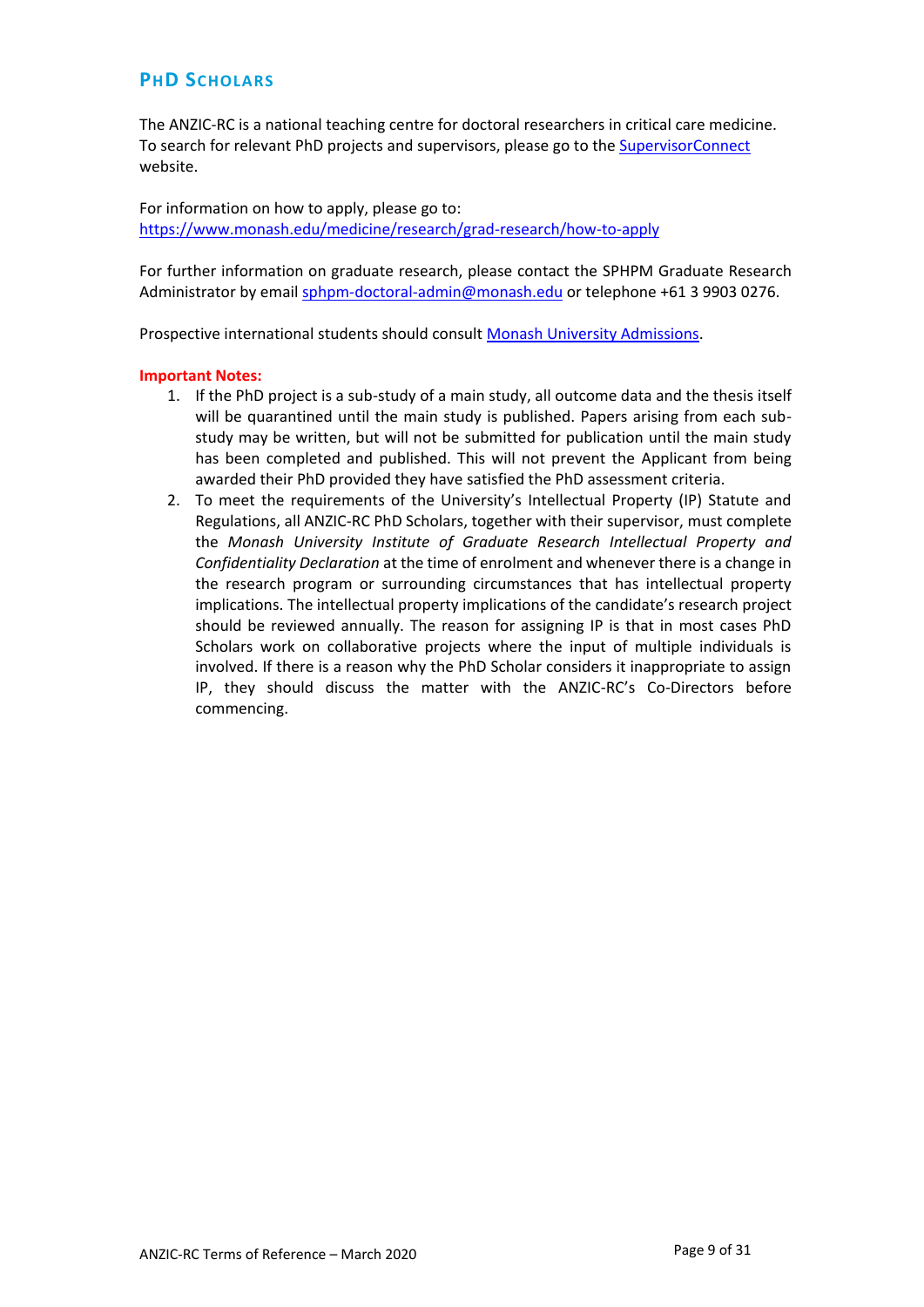## <span id="page-9-0"></span>**ACCESS TO SERVICE POLICY**

### <span id="page-9-1"></span>**ACCESS POLICY – REQUEST FOR ASSISTANCE PROCESS**

The request for assistance process is as follows:

- The investigator completes the two page "Request for Assistance" pro forma (Form 2) available on the ANZIC-RC website [\(www.anzicrc.monash.org\)](http://www.anzicrc.monash.org/), together with any supporting documentation such as the grant application and budget, and submits it to the ANZIC-RC via email [\(anzicrc@monash.edu\)](mailto:anzicrc@monash.edu).
- Requests for assistance to the Centre for new studies will be assessed by the Co-Directors, in conjunction with the Leadership and Management Teams, using the criteria on page 11.
- If an investigator wants to name the ANZIC-RC as the coordinating centre in their grant application, the application must be reviewed and approved in writing by the Co-Directors prior to submission of the grant application to the funding organisation.
- As the ANZIC-RC Co-Directors are ultimately responsible for all activities of the Centre, the final decision whether to proceed with a grant application will be made by the Co-Directors.
- Any agreement for the ANZIC-RC to be the coordinating centre for a NHMRC or MRFF trial is conditional on the Chief Investigators delegating authority to the ANZIC-RC for the day-to-day responsibility of running the trial and its budget, and managing the trial staff; the CIA on the grant must have their organisational affiliation in the application submission systems (NHMRC RGMS / NHMRC SAPPHIRE / Monash PURE) set to the School of Public Health and Preventive Medicine at Monash University; and the entire funding-related RSP must be assigned to the SPHPM immediately on approval of the funding.
- Obtaining funding is neither a requirement for, nor a guarantee of, ANZIC-RC assistance.
- For Industry funding / sponsorship please refer to the Conducting Research with Industry Funding Bodies Policy (Appendix 2).
- If the grant is approved, a Memorandum of Understanding or other legal agreement will be formalised, including requirements for further funding. Then the project will proceed according to the workload of the relevant ANZIC-RC staff members.

### <span id="page-9-2"></span>**SUB-STUDIES**

All sub-studies of NHMRC project grants must be conducted at the ANZIC-RC, unless otherwise agreed by the ANZIC-RC Board. Sub-studies need to be appropriately budgeted, and additional FTE needs to be provided to support the Project Manager.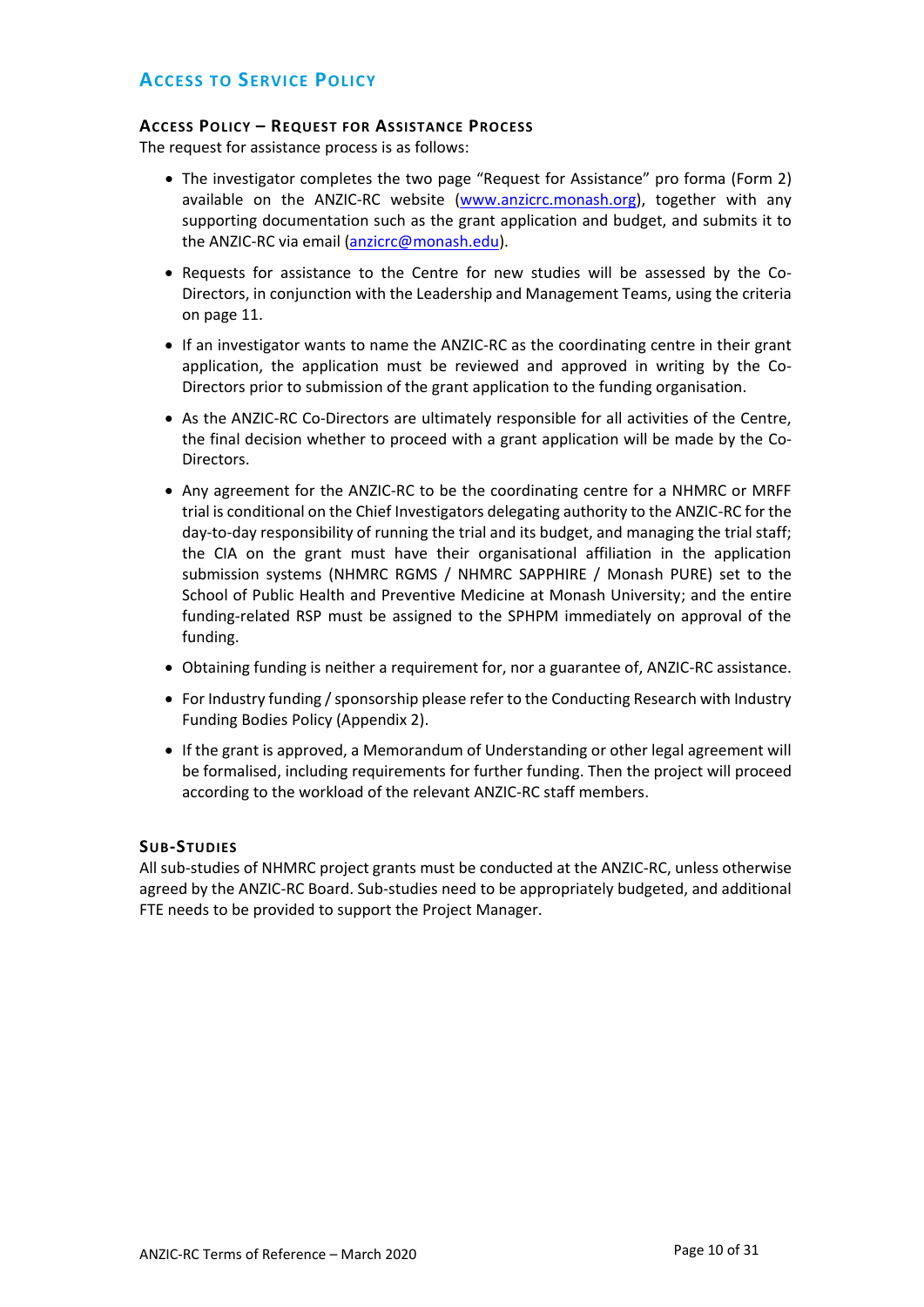### <span id="page-10-0"></span>**NEW STUDY ASSESSMENT CRITERIA**

Each request for the ANZIC-RC to assist with a new study will be assessed on the following criteria:

- 1. Importance of the research question: Does the study address a clinically important question? For example, in areas of crucial evidence gaps, or areas of controversy or high variation in clinical care.
- 2. Need for the research: Does the evidence base demonstrate that the research is needed? For example, a formal review of relevant RCTs.
- 3. Relevance: Is it relevant to the Australian and New Zealand population?
- 4. Feasibility:
	- Recruitment within timeframe: Many RCTs fail to proceed in line with expectations, in particular failing to recruit and retain the required number of participants within an acceptable timeframe.
	- Ability to recruit patients described in study cohort.
	- Research team: The research team will be assessed for the correct blend of talent, enthusiasm, experience and clinical credibility.
	- Study assumptions: The assumptions behind the study would be critically reviewed, with evidence sought upfront that these assumptions are reasonable. If no such reassurance is possible, then it will be sought from a pilot study or early returns as the study commences.
- 5. Methodologically sound: The optimal scientific design, with the best and most appropriate analysis, with suitable methods of managing and conducting the trial, including procedures for early termination for safety or efficacy reasons, will be required, along with trial registration and a full commitment to publish the results in peer reviewed journals.
- 6. Financially viable and the cost and likelihood of obtaining funding: Our involvement with a study must be appropriately financed, with a minimum expectation that the ANZIC-RC recovers the true cost of its engagement in a study (in terms of its expense of staff costs and consumables).
- 7. Fits in with the aims of the ANZIC-RC: The trial should enhance and confirm the ANZIC-RC's reputation as the deliverer of high quality, clinically relevant, methodologically excellent RCTs.
- 8. Ethically sound: The risks and benefits have been considered, awareness that there is a need for high ethical standards in research.
- 9. Quality assured: All trials conducted as part of the ANZIC-RC must adhere to the ANZIC-RC's relevant Standard Operating Procedures.
- 10. The likely benefits for the ICU community in Australia and New Zealand, and
- 11. The resources available at the Centre.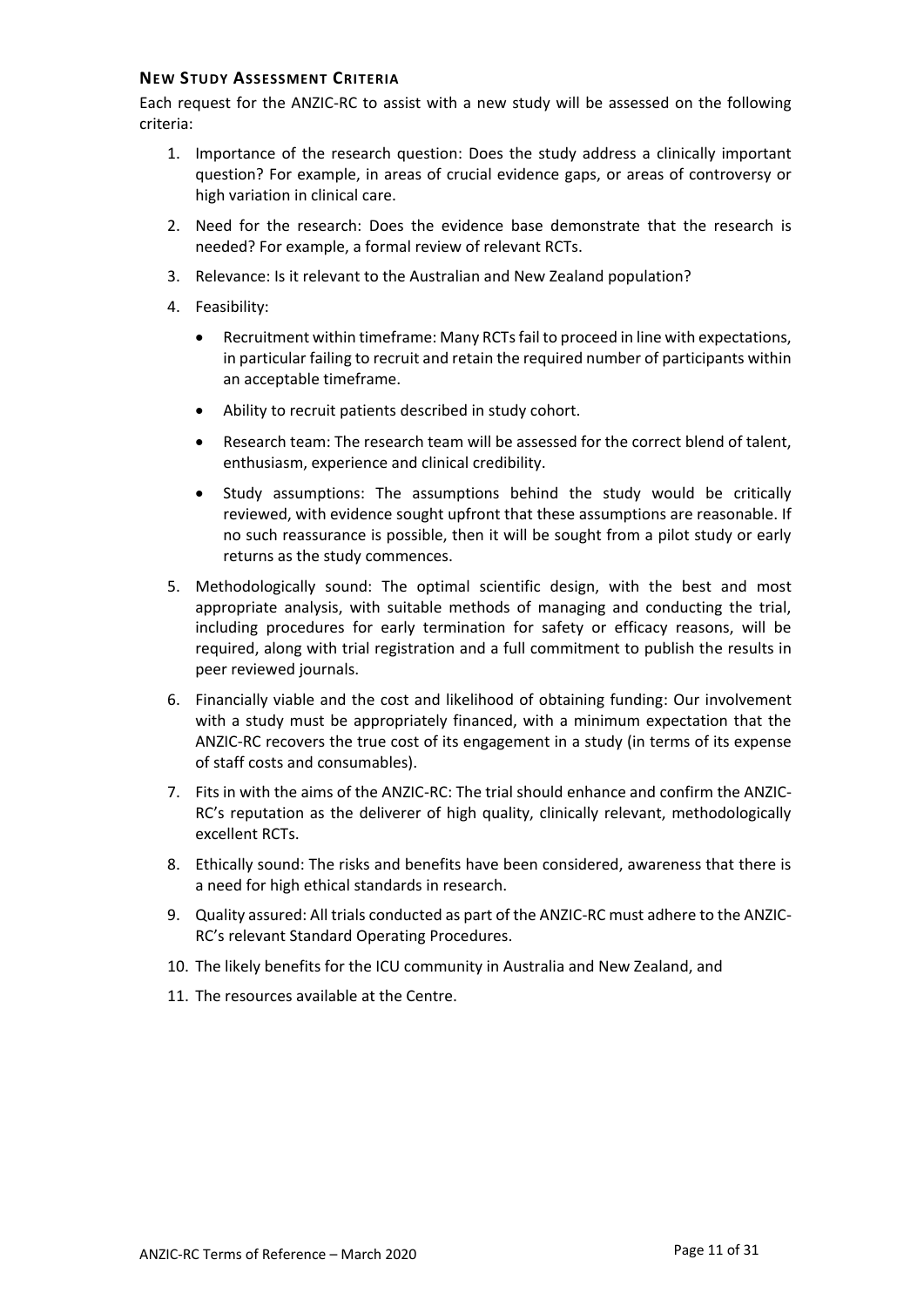## <span id="page-11-0"></span>**ACKNOWLEDGEMENT AND AUTHORSHIP**

Researchers using ANZIC-RC facilities and/or services must acknowledge the contribution of the Centre to their research in publications and presentations.

## <span id="page-11-1"></span>**STUDY PROTOCOL MUST STATE THE PUBLICATION POLICY**

The publication policy for each study must be clearly stated in the study protocol. It is recommended that a writing committee be established "a priori". If a nominated author is required by a journal, nominated person(s) will be identified before submission of the manuscript and approved by the Management Committee of the study.

#### Correspondence

- Correspondence will be addressed to the nominated author.
- If no nominated author is required, the default person for correspondence will be the Chair of the study's Management Committee.

#### Sub-committees and Other Contributors

- Identification of study sub-committee participants, such as Study Management, Data and Safety Monitoring, Statistical, and Writing Committees will be listed in accordance with the respective journal's policy.
- Sub-committee membership will appear in alphabetical order following the Chair of the appropriate committee. Non-alphabetical listing of members of sub-committees may be considered where individuals have made a significant contribution to a subcommittee.
- Other contributors such as follow-up assessors or adjudication panel members will be listed in accordance with the respective journal's policy.

#### Institution Contributor List

- Each institution may nominate contributors for inclusion in the contributors' list, generally the Principal Investigator and Research Coordinator.
- Where another craft group has been significantly involved in the study, additional contributors may be nominated.
- The number of contributors from each institution and each craft group must be clearly documented in the protocol.
- Additional contributors will be considered on application to the study Management Committee.
- Contributing institutions will be listed alphabetically; individual(s) will be listed alphabetically within each institution.

### <span id="page-11-2"></span>**MINOR COLLABORATIONS – ACKNOWLEDGEMENT**

For minor collaborations:

- Recognition will appear in the acknowledgement section of the manuscript.
- The exact wording will vary according to the nature of assistance provided.
- An example may include the following: "The authors wish to acknowledge the Australian and New Zealand Intensive Care Research Centre and <staff member's name> for their assistance with statistical advice and study design".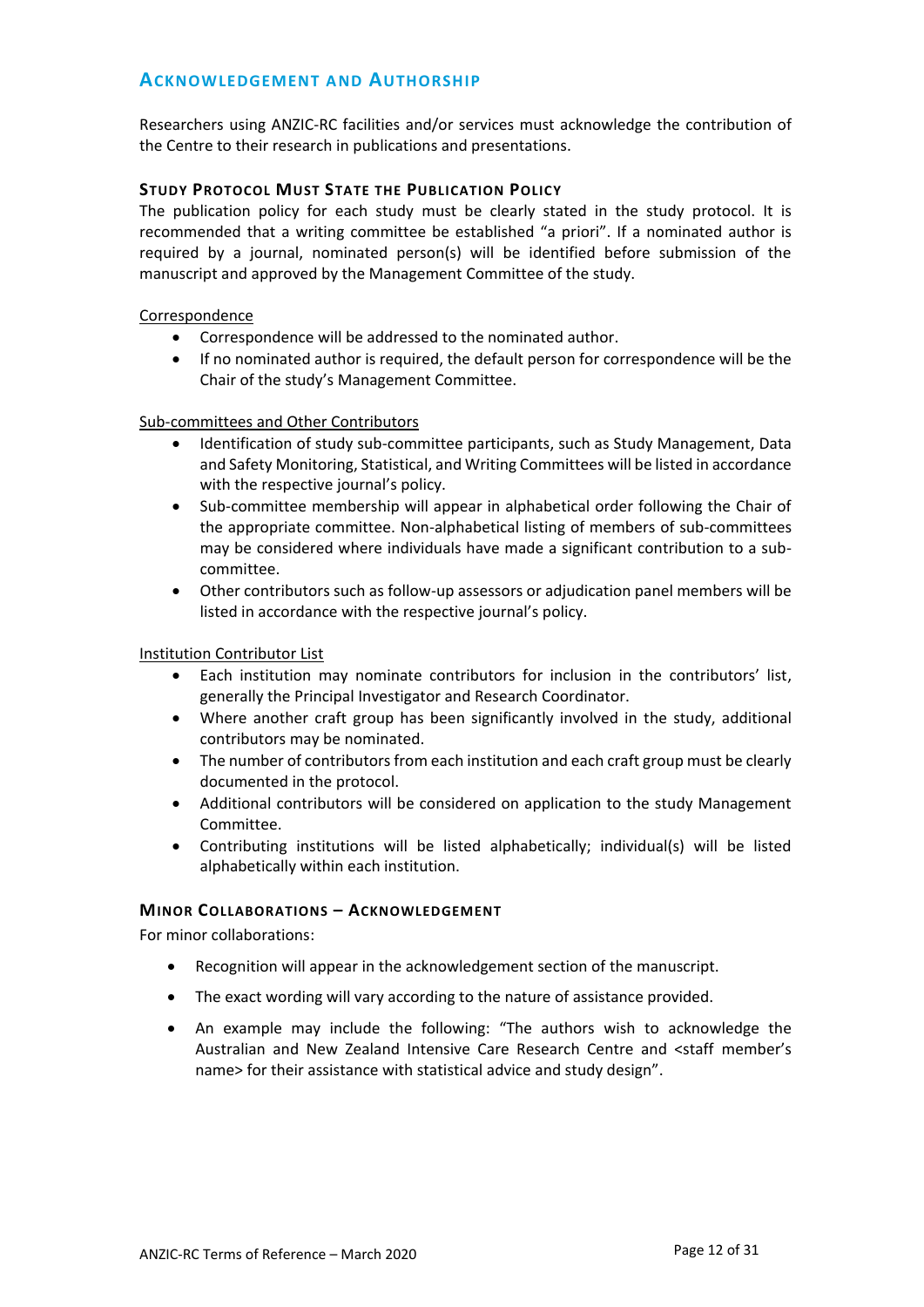## <span id="page-12-0"></span>**MAJOR COLLABORATIONS – AUTHORSHIP**

For major collaborations:

- Entitlement to authorship will be similar to those outlined in the section entitled "Editorial Policies for Authors: Authorship Criteria and Contributions" of the Journal of the American Medical Association (JAMA) website (available at [http://jama.ama](http://jama.ama-assn.org/cgi/content/full/293/14/1788)[assn.org/cgi/content/full/293/14/1788\)](http://jama.ama-assn.org/cgi/content/full/293/14/1788).
- Each author should have participated sufficiently in the work to take public responsibility for appropriate portions of the content.
- ANZIC-RC staff and investigators will only be entitled to authorship in projects where they have made a significant contribution to the study.
- All Chief Investigators on a grant should be given the opportunity to be a member of the Management Committee of that project.
- Management Committees must have a fair and transparent process regarding decisions on authorship and ongoing membership of the Management Committee.
- Research conducted in collaboration with the ANZICS-CTG must also adhere to its publication policy (ANZICS-CTG Terms of Reference CTG 1a (2011) [http://www.anzics.com.au/ctg/ctgdocuments\)](http://www.anzics.com.au/ctg/ctgdocuments).

## <span id="page-12-1"></span>**BY-LINING THE ANZIC-RC AS AUTHOR AFFILIATION**

For publications relating to their ANZIC-RC research, ANZIC-RC staff, adjunct staff, affiliates and PhD students must by-line the Centre as an affiliation as follows:

• "Australian and New Zealand Intensive Care Research Centre (ANZIC-RC), School of Public Health and Preventive Medicine, Monash University"

### <span id="page-12-2"></span>**FUNDING ACKNOWLEDGEMENT**

If appropriate for the journal, funding sources of the research project will be acknowledged. Research conducted by ANZIC-RC staff will include acknowledgement of the support of the relevant funding body/ies.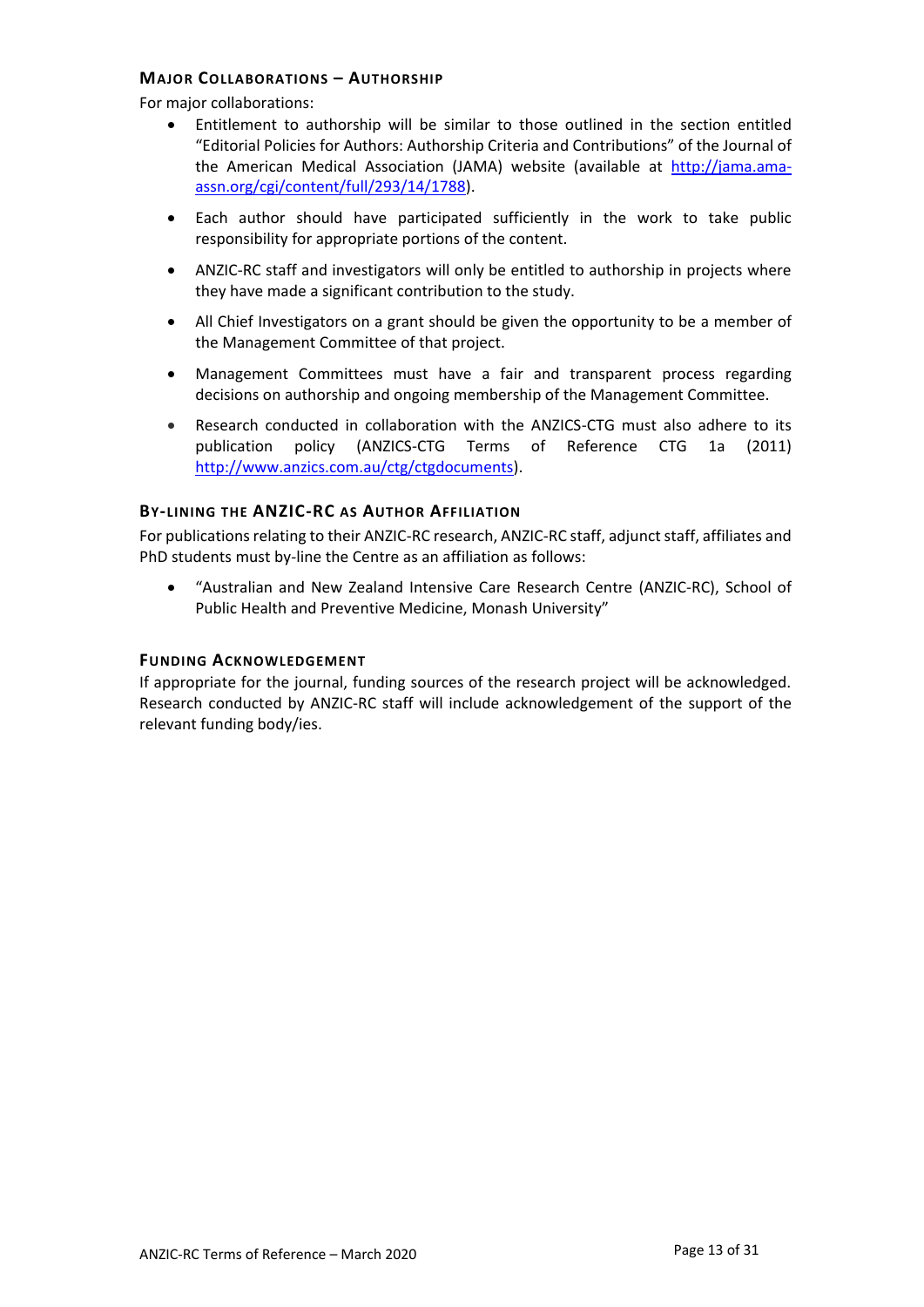## <span id="page-13-0"></span>**DATA OWNERSHIP**

All data obtained through collaboration with other bodies and structured groups of investigators is assumed to be conjointly owned, unless negotiated otherwise prior to commencement. All such arrangements will be documented accordingly in the form of a Memorandum of Understanding or Clinical Trial Agreement. For the release of data or data sharing, please refer to the Data Sharing Policy (Appendix 3).

## <span id="page-13-1"></span>**HUMAN RESEARCH ETHICS COMMITTEE APPROVALS**

All studies and investigations undertaken by the ANZIC-RC and its collaborators will comply with Human Research Ethics Committee (HREC) requirements at participating sites. Each participating site will be responsible for obtaining HREC approval prior to commencing the study, and a copy of this approval must be provided to the ANZIC-RC to be kept on file. HREC approval must also be obtained from Monash University. Studies involving database analysis will be undertaken following notification or formal application to the appropriate ethics committees, including Monash University.

## <span id="page-13-2"></span>**INTELLECTUAL PROPERTY**

The ANZIC-RC will align itself with and abide by the intellectual property regulations of Monash University, as outlined in the Monash University calendar at:

<http://www.monash.edu.au/pubs/calendar/statutes/statute11.html>

All intellectual property developed by the ANZIC-RC remains the property of Monash University as outlined in the Monash University Intellectual Property Framework at:

<http://intranet.monash.edu.au/research/forms/intellectual-property-framework.html>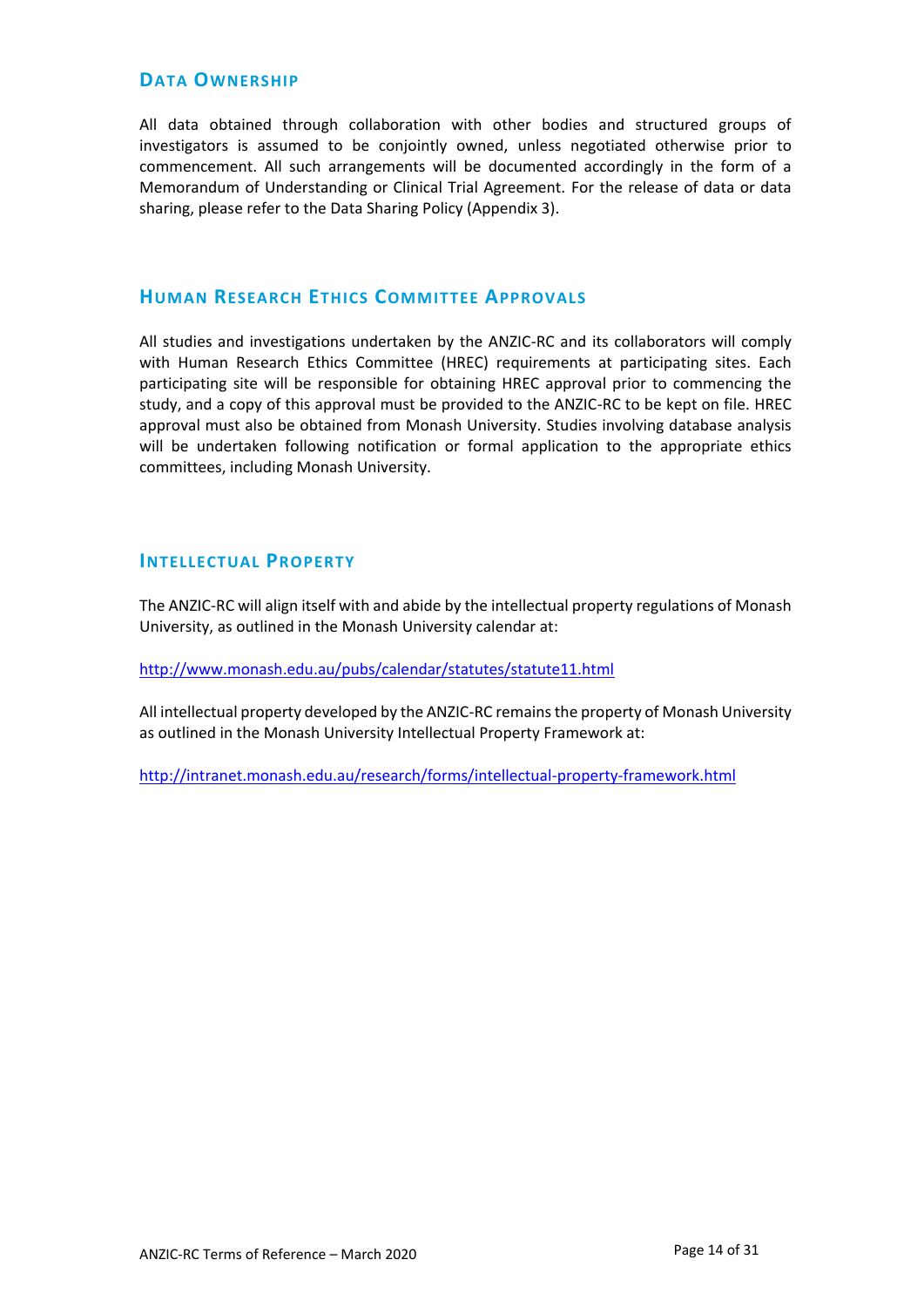## <span id="page-14-0"></span>**APPENDICES**

## <span id="page-14-1"></span>**APPENDIX 1**

## <span id="page-14-2"></span>**MISSION STATEMENT**

The mission of the Australian and New Zealand Intensive Care Research Centre (ANZIC-RC) is to:

- Conduct high impact, large-scale, investigator-initiated clinical trials designed to determine best and most cost-effective practice in Intensive Care Medicine (ICM)
- Increase the quality of clinical trial design and biostatistical analysis in this field
- Be readily accessible to all Australian and New Zealand clinician-researchers in critical care
- Expand the national and international reach of large Australian and New Zealand led trials
- Introduce systems to integrate research results into clinical practice by promulgating research-based practice guidelines
- Develop integrated clinical research programs that provide the training ground for future clinical trialists in the field of ICM
- Encourage and support clinician researchers in research theory, study design, study conduct, data analysis and scientific writing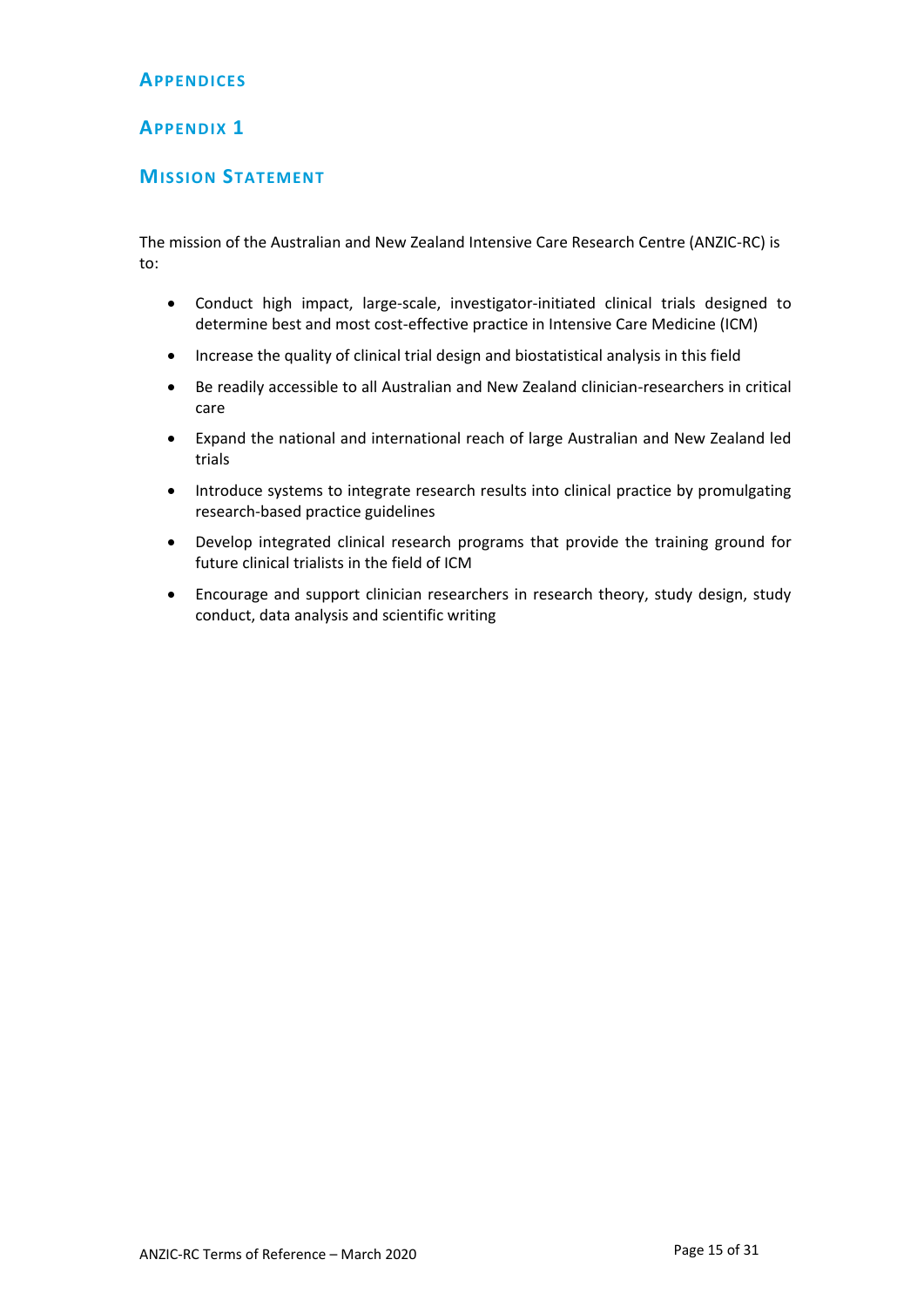## <span id="page-15-0"></span>**APPENDIX 2**

## <span id="page-15-1"></span>**CONDUCTING RESEARCH WITH INDUSTRY FUNDING BODIES – POLICY**

#### Background

This policy outlines the relationship between the ANZIC-RC and industry funding bodies including but not limited to the pharmaceutical industry and manufacturers of therapeutic, monitoring or diagnostic devices. This section is to be read in conjunction with the "Conflict of Interest" section of the ANZIC-RC's *Terms of Reference* and the following Monash University procedures and guidelines:

#### *Conflict of Interest Procedure*

[https://www.monash.edu/\\_\\_data/assets/pdf\\_file/0009/792297/Conflict-of-Interest.pdf](https://www.monash.edu/__data/assets/pdf_file/0009/792297/Conflict-of-Interest.pdf)

## *Conflict of Interest Examples and Actions Guideline* https://www.monash.edu/ data/assets/pdf file/0009/1248489/Conflict-of-Interest-[Examples-and-Actions-Guideline.pdf](https://www.monash.edu/__data/assets/pdf_file/0009/1248489/Conflict-of-Interest-Examples-and-Actions-Guideline.pdf)

For the purposes of this document, the pharmaceutical industry and manufacturers of therapeutic, monitoring or diagnostic devices will be referred to as "industry" and commercial/industry funding may take the form of monetary support and/or supply of therapeutic agents and devices at reduced or no cost.

#### Purpose

The purpose of this policy is to ensure that all ANZIC -RC investigators and staff members have an understanding of the:

- Implications of receiving funding from industry bodies
- Potential or perceived conflicts of interest in dealings with any industry funding body, and
- Process involved when dealing with an industry funding body.

#### Policy

### **Board assessment of a potential funding opportunity:**

Prior to agreeing to accept industry funding for research, the ANZIC-RC Advisory Board must assess the risk of undertaking the industry research activity taking into account:

- Legal risks
- Risks to reputation, and
- Business risks.

### **Conditions of accepting industry funding:**

- 1. When industry funding is obtained for a specific project, the protocol must document that the funding has been obtained from industry.
- 2. The appropriate HREC submission for the industry funded research project must include details of the industry funding in the application.
- 3. Industry funding for research will only be accepted on the basis that whilst the industry funding body may offer suggestions regarding research design, study management, data analysis, report writing or publication, all final decisions will rest with the study Management Committee.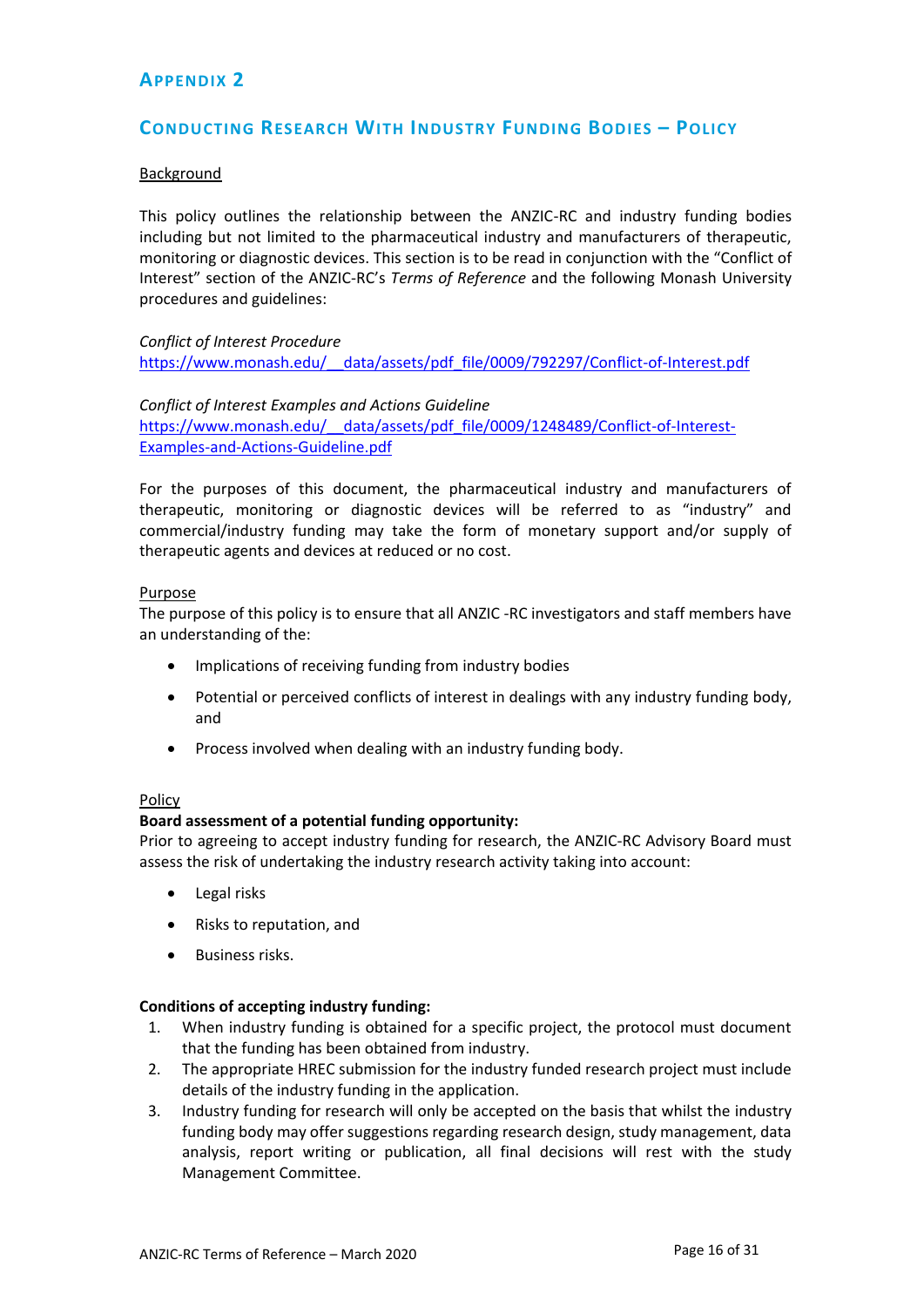- 4. The industry funding body will be advised of the detailed study results at an agreed time before publication but it will not restrict or place limitations on the publication of research results.
- 5. All industry funded research publications and presentations must state that, "Funding has been received from <Name of commercial entity> in the form of an unrestricted grant to Monash University".
- 6. No money will be paid directly to individual staff members, adjuncts or affiliates from the industry funding body for performance of the research project.
- 7. A formal contractual arrangement between the industry funding body and Monash University must be executed prior to commencing the industry funded research.
- 8. A budget including the Monash University Department of Epidemiology and Preventive Medicine's levy must be included with the contract.
- 9. Any funds from industry sources must be paid into a Monash University fund and be solely used for the purpose of the research activity.
- 10. ANZIC-RC investigators and staff members should not allow their names or the name of the ANZIC-RC to be associated with any form of direct advertising, unless the commercial nature of their involvement is clearly stated and there has been prior approval by the ANZIC-RC Board. An association between the ANZIC-RC and any product does not imply endorsement of the product. A disclaimer to this effect should be included in any industry advertising material relating to the study.
- 11. In any commercial arrangement between an ANZIC-RC investigator or staff member and industry, if the ANZIC-RC is directly or indirectly involved, the final agreement must be subject to ANZIC-RC Advisory Board approval. If negotiations are conducted in a personal capacity, no mention of the ANZIC-RC may be made.

## <span id="page-16-0"></span>**PARTNERSHIP GRANTS WITH INDUSTRY FUNDING BODIES**

Collaboration with industry funding bodies may offer sources of research support with either NHMRC partnership grants or ARC linkage grants. In these circumstances it may be appropriate for a representative from the industry funding source to join a research Management Committee. In this case, the industry funding body will be asked to nominate a representative. Agreement must be obtained from a quorum of the existing Management Committee members prior to the industry representative joining the Management Committee.

## <span id="page-16-1"></span>**INDUSTRY FUNDING / SPONSORSHIP – PROCEDURE**

- 1. Sponsorship funding for educational meetings / conferences may be sought from industry funding bodies, however, both the ANZIC-RC and the industry funding body must comply with the Medicines Australia Code of Conduct (Edition 16). <http://medicinesaustralia.com.au/code-of-conduct/code-of-conduct-current-edition/>
- 2. Prior approval from the ANZIC-RC Advisory Board must be sought before accepting sponsorship from an industry funding body.
- 3. A formal contract or exchange of letters outlining the terms of sponsorship will be required.
- 4. Sponsorship must never be contingent on changes to any part of the meeting.
- 5. Funding support for the costs of a visiting speaker will be acceptable provided that such support is acknowledged at the meeting. If the industry funder nominates a speaker, then the presentation will not contain product promotion.
- 6. Other industry financial support in the form of venues or refreshments is acceptable.
- 7. All support must be acknowledged in any promotional materials and at the commencement of the conference.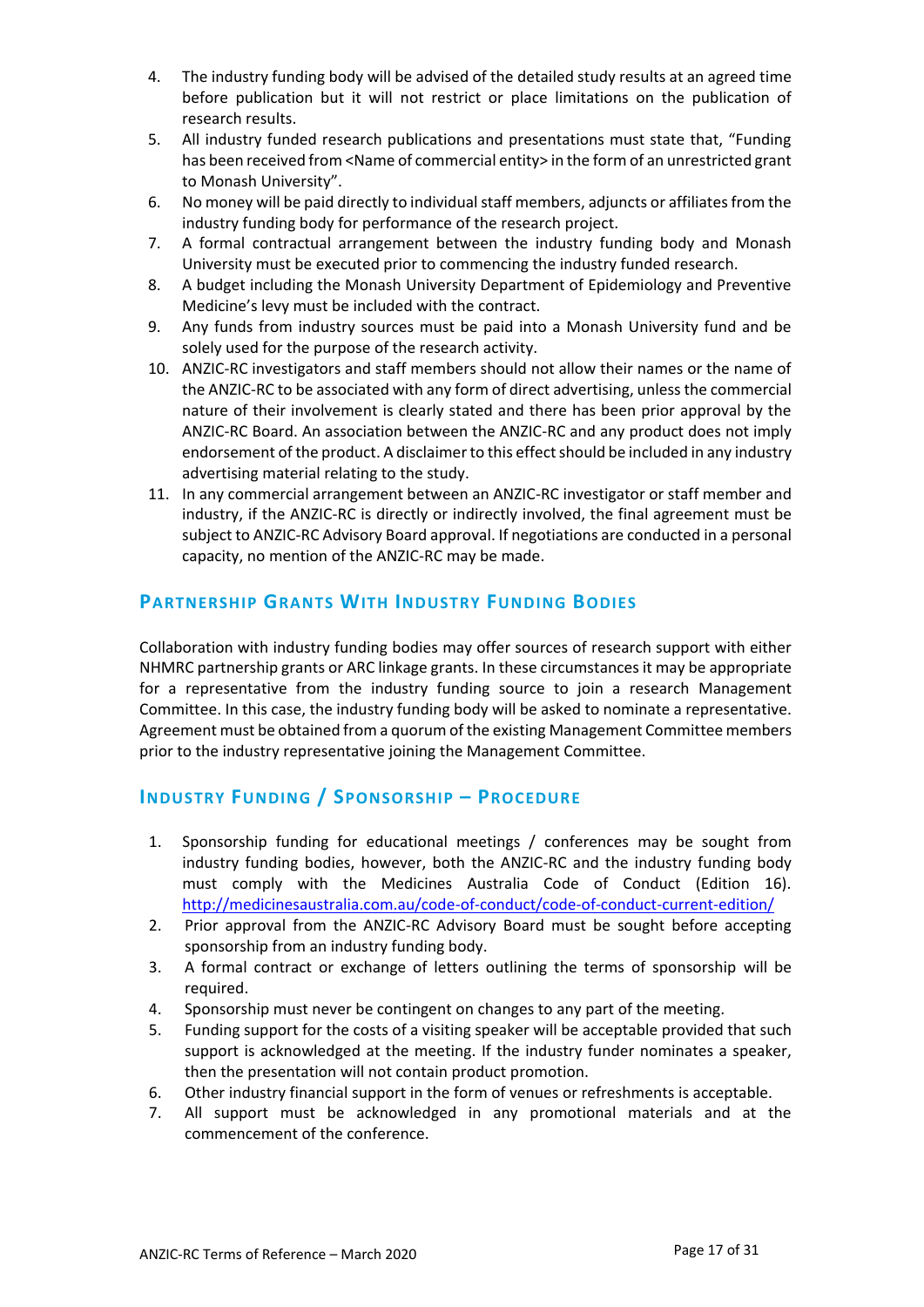## <span id="page-17-0"></span>**APPENDIX 3**

## <span id="page-17-1"></span>**DATA SHARING POLICY**

## Background

The Australian and New Zealand Intensive Care Research Centre (ANZIC-RC) is a Centre within the School of Public Health and Preventive Medicine (SPHPM) in the Faculty of Medicine, Nursing and Health Sciences at Monash University (FMNHS). The ANZIC-RC strongly supports the view that:

- Publicly funded research data are a public good that should be made available with as few restrictions as possible
- Greater data sharing could enhance public well‐being by maximising utilisation of gained knowledge, reducing redundant research and facilitating scientific innovation, and
- The approach to scientific data sharing must be responsible and must recognise legal, regulatory, ethical and commercial constraints.

For this reason, the ANZIC-RC has formulated a policy and process to allow appropriate and responsible sharing of its research data for scientific research. This *Data Sharing Policy* (**Policy**) covers **all**studies conducted by the ANZIC-RC including prospective and completed studies. This Policy was guided by the following principles for responsible sharing of clinical trial data formulated by the Institute of Medicine, while recognising that these principles extend to a broader range of study designs:

- Maximise the benefits of clinical trials while minimising the risks of data sharing
- Respect individual participants whose data are shared
- Increase public trust in clinical trials and the sharing of trial data
- Conduct the sharing of trial data in a fair manner, and
- Appropriately manage conflicts of interest.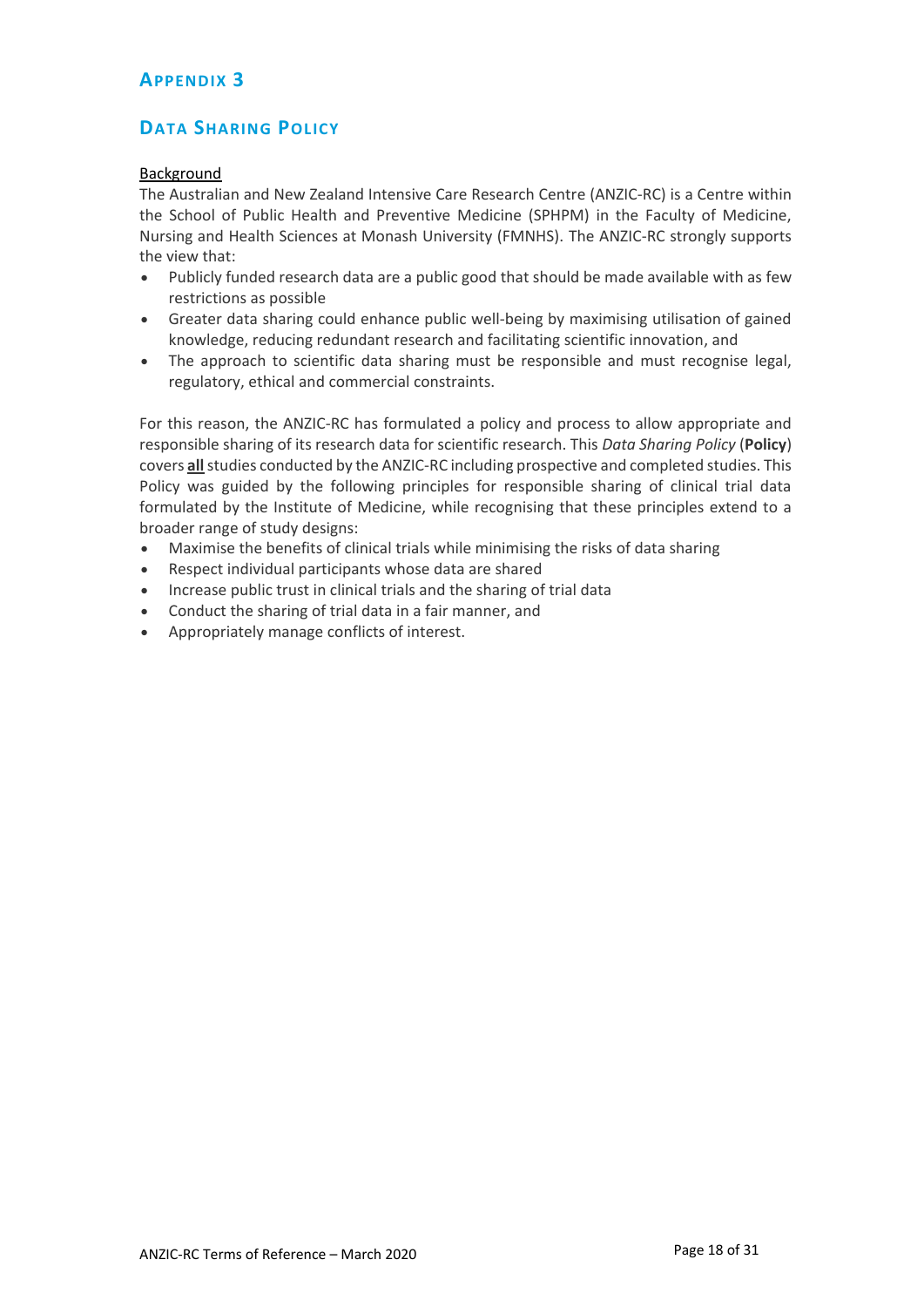| Definitions                               |                                                                                                                                                                                                                                                                                                                                                                                                                                                                                                                                                                                                                                                                                                                                                  |
|-------------------------------------------|--------------------------------------------------------------------------------------------------------------------------------------------------------------------------------------------------------------------------------------------------------------------------------------------------------------------------------------------------------------------------------------------------------------------------------------------------------------------------------------------------------------------------------------------------------------------------------------------------------------------------------------------------------------------------------------------------------------------------------------------------|
| <b>Collection</b>                         | A research dataset, including summary datasets, or set of human<br>samples with associated data, in respect of a study conducted by<br>the ANZIC-RC.                                                                                                                                                                                                                                                                                                                                                                                                                                                                                                                                                                                             |
| <b>Custodian</b>                          | Has responsibility for the relevant Collection.<br>$\bullet$<br>The Chair of the relevant Management Committee is the Custodian.<br>٠<br>If the Chair of the relevant Management Commitment no longer has<br>$\bullet$<br>an affiliation with the ANZIC-RC or is uncontactable, the Data Sharing<br>Committee will designate an appropriate senior scientist at the ANZIC-<br>RC to act as the Custodian.                                                                                                                                                                                                                                                                                                                                        |
| <b>Data Sharing</b><br><b>Agreement</b>   | A formal agreement between Monash University and a Requester,<br>$\bullet$<br>setting out the terms on which the University agrees to the ANZIC-RC<br>providing access to certain data in a Collection for the purposes set<br>out in the relevant approved Data Sharing Request.                                                                                                                                                                                                                                                                                                                                                                                                                                                                |
| <b>Data Sharing</b><br><b>Committee</b>   | The ANZIC-RC Committee that oversees Data Sharing Requests.<br>$\bullet$<br>Where the study no longer has an active Custodian, the Data Sharing<br>$\bullet$<br>Committee will designate an appropriate senior scientist at the ANZIC-<br>RC to act as the Custodian.<br>Membership of the Committee is determined by the Co-Directors of<br>the ANZIC-RC. It currently includes two Deputy Directors, the<br>Research Manager and the Senior Biostatistician.<br>The Committee meets as required, and reports to the Co-Directors.<br>٠<br>Decisions will be made if ≥3 members are in favour.<br>$\bullet$<br>If the Committee is unable to reach agreement, the matter will be<br>$\bullet$<br>referred to the Co-Directors, who will decide. |
| <b>Data Sharing</b><br><b>Coordinator</b> | An individual responsible for updating the Policy, providing ANZIC-RC<br>$\bullet$<br>staff with guidance on the Policy and related procedures,<br>coordinating the Data Sharing Committee, and liaising with Monash<br>University's Office of the General Counsel (responsible for the<br>University's legal matters) regarding Data Sharing Agreements.<br>The role is held by the ANZIC-RC's Research Manager.<br>$\bullet$                                                                                                                                                                                                                                                                                                                   |
| <b>Data Sharing</b><br><b>Request</b>     | submitted<br>ANZIC-RC's<br>Must<br>be<br>the<br>on<br>forma<br>pro<br>to<br>$\bullet$<br>$anzicrc@monash.edu$ and in accordance with this Policy.                                                                                                                                                                                                                                                                                                                                                                                                                                                                                                                                                                                                |
| <b>Data Sharing</b><br><b>Statement</b>   | A plan outlining whether data and related documents will be shared,<br>$\bullet$<br>and if so, what data in particular, when the data will become available<br>and for how long, and the access criteria.                                                                                                                                                                                                                                                                                                                                                                                                                                                                                                                                        |
| Requester                                 | An individual, or a group of researchers, seeking access to data from<br>$\bullet$<br>a Collection.                                                                                                                                                                                                                                                                                                                                                                                                                                                                                                                                                                                                                                              |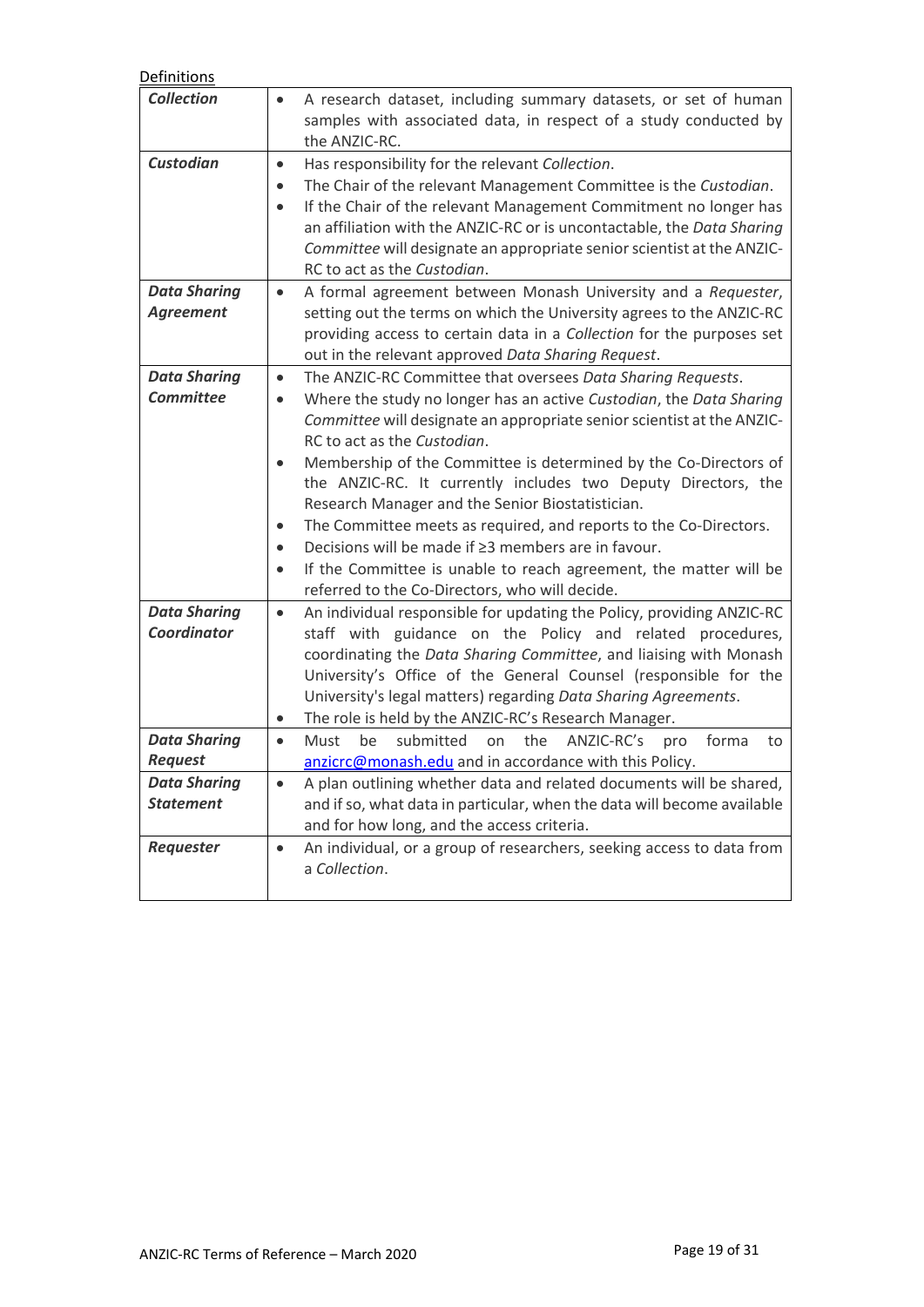## Responsibilities of ANZIC-RC's Investigators – Data Sharing Statement

The ANZIC-RC's Investigators are required to:

- Design research studies and manage research data with the expectation that data will be shared.
- Have in place a *Data Sharing Statement* for **all** research proposals where the primary goal is to create a database resource. The generation of datasets have scope for wider research use and can hold significant long‐term value, including datasets that could be shared for added value, for example, those where the data has clear utility for research questions beyond those that the data generators are seeking to address.
- Typically, conceive such a *Data Sharing Statement* in the planning stage, and ensure it is in place once the project becomes either active or funded.
- Although the ANZIC-RC's researchers can structure their *Data Sharing Statement* in a manner most appropriate to their research, they are asked to answer the following questions in considering their approach to data sharing:
	- $\circ$  What data outputs will your research generate and what data will have value to other researchers?
	- o Where will you make the data available?
	- o What documentation will you provide to describe your data?
	- o How will other researchers outside the study be able to access the data?
	- o Are any limits to data sharing required, for example, to either safeguard research participants or to gain appropriate intellectual property protection?
	- o How will you ensure that key datasets are preserved to ensure their long‐term value?
	- o What resources will you require to deliver your plan?
- Sharing of Data from ANZICS-CTG Endorsed Studies:
	- o Management committees that propose to share data with another group need to obtain approval from the CTG Chair or Chair-delegate before providing any data to a third party.
	- $\circ$  The CTG reserves the right to require that manuscripts derived from data shared with another group be submitted for review and endorsement prior to publication.
	- $\circ$  Manuscripts derived from data obtained from a CTG Endorsed study that has been shared with another group must acknowledge the role of the CTG in the original study.
	- $\circ$  A copy of the published manuscript is to be provided to the CTG committee Office.
- Abide by the International Committee of Medical Journal Editors' (ICMJE) requirements that:
	- o As of 1 July 2018 manuscripts submitted to ICMJE journals that report the results of clinical trials must contain a *Data Sharing Statement* (see Appendix A)
	- o Clinical trials that begin enrolling participants on or after 1 January 2019 must include a *Data Sharing Statement* in the trial's registration. If the *Data Sharing Statement* changes after registration, this should be reflected in the statement submitted and published with the manuscript, and updated in the registry record.
- Share data from research activities in accordance with this Policy and the terms and conditions of applicable grants and contracts.
- Take into consideration local / regional requirements and regulations regarding data sharing.

## Data Sharing Statement: ICJME Requirements

The ANZIC-RC adopts ICMJE requirements regarding *Data Sharing Statements*. In particular, we adopt the view that *Data Sharing Statements* must indicate the following:

- Whether individual de-identified participant data (including data dictionaries) will be shared
- What data in particular will be shared
- Whether additional, related documents will be available (e.g., study protocol, statistical analysis plan, data dictionary, etc.)
- When the data will become available and for how long
- By what access criteria data will be shared (including with whom, for what types of analyses, and by what mechanism).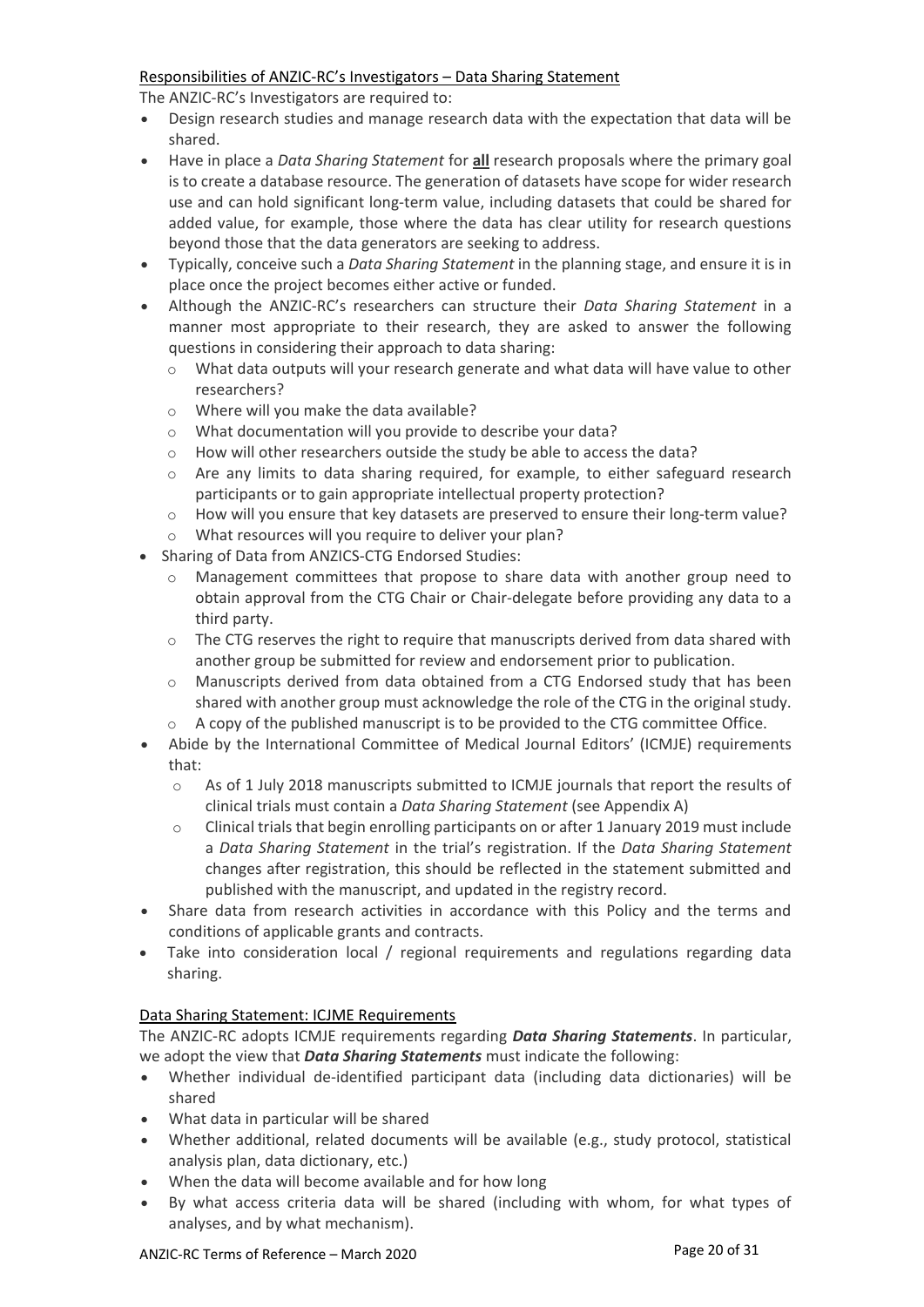# Examples of *Data Sharing Statements* that fulfil ICMJE requirements.

## Note: These examples illustrate a range of, but not all, data sharing options.

|                                                                                    | <b>Example 1</b>                                                                                                | <b>Example 2</b>                                                                                                                                                                                                             | <b>Example 3</b>                                                                                                                                                                                                                                                                                                                               | <b>Example 4</b>         |
|------------------------------------------------------------------------------------|-----------------------------------------------------------------------------------------------------------------|------------------------------------------------------------------------------------------------------------------------------------------------------------------------------------------------------------------------------|------------------------------------------------------------------------------------------------------------------------------------------------------------------------------------------------------------------------------------------------------------------------------------------------------------------------------------------------|--------------------------|
| Will individual participant<br>data be available (including<br>data dictionaries)? | Yes                                                                                                             | Yes                                                                                                                                                                                                                          | Yes                                                                                                                                                                                                                                                                                                                                            | <b>No</b>                |
| What data in particular will<br>be shared?                                         | All of the individual<br>participant data collected<br>during the trial, after de-<br>identification            | Individual participant data that<br>underlie the results reported in<br>this article, after de-identification<br>(text, tables, figures, and<br>appendices)                                                                  | Individual participant data that underlie the results<br>reported in this article, after de-identification (text,<br>tables, figures and appendices)                                                                                                                                                                                           | <b>Not</b><br>available  |
| What other documents will<br>be available?                                         | Study protocol, statistical<br>analysis plan, informed<br>consent form, clinical study<br>report, analytic code | Study protocol, statistical analysis<br>plan, analytic code                                                                                                                                                                  | Study protocol                                                                                                                                                                                                                                                                                                                                 | <b>Not</b><br>available  |
| When will data be available<br>(start and end dates)?                              | Immediately after<br>publication. No end date                                                                   | Beginning 3 months and ending 5<br>years after article publication                                                                                                                                                           | Beginning 9 months and ending 36 months after<br>article publication                                                                                                                                                                                                                                                                           | <b>Not</b><br>applicable |
| With whom?                                                                         | Anyone who wishes to<br>access the data                                                                         | Researchers who provide a<br>methodologically sound proposal                                                                                                                                                                 | Investigators whose proposed use of the data has<br>been approved by an independent review<br>committee ("learned intermediary") identified for<br>this purpose                                                                                                                                                                                | Not<br>applicable        |
| For what types of analyses?                                                        | Any purpose                                                                                                     | To achieve aims in the approved<br>proposal                                                                                                                                                                                  | For individual participant data meta-analysis                                                                                                                                                                                                                                                                                                  | <b>Not</b><br>applicable |
| By what mechanism will<br>data be made available?                                  | Data are available<br>indefinitely at (Link to be<br>included).                                                 | Proposals should be directed to<br>xxx@yyy. To gain access, data<br>requesters will need to sign a<br>data access agreement.<br>Data are available for 5 years at a<br>third party website. (Link to be<br><i>included</i> ) | Proposals may be submitted up to 36 months<br>following article publication. After 36 months the<br>data will be available in our university's data<br>warehouse but without investigator support other<br>than deposited metadata.<br>Information regarding submitting proposals and<br>accessing data may be found at (Link to be provided). | Not<br>applicable        |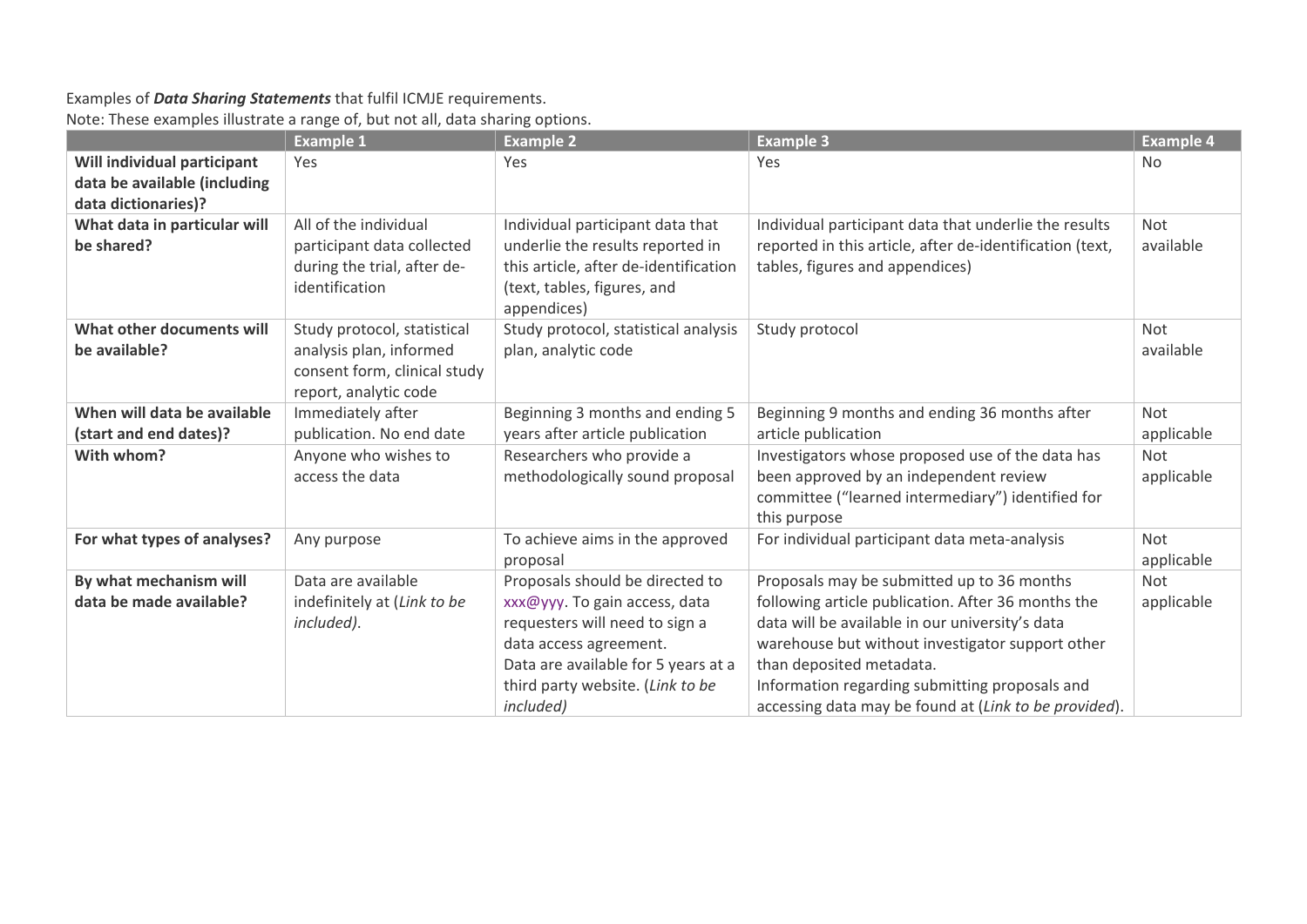## Data Sharing: Eligibility, Terms Of Sharing, Period Of Data Unavailability, and Limits On Data Sharing

## **Eligibility:**

- Data sharing will only be for the purposes of health and medical research and within the constraints of the consent under which the data were originally gathered.
- The Custodian of the Collection will not consider any Proposals for data sharing that unblind, or potentially unblind, randomised comparisons in active / ongoing trials.
- Requesters should be employees of a recognised academic institution, health service organisation, commercial research organisation or from the pharmaceutical industry. Requesters must have experience in medical research.
- Requesters must be able to demonstrate through their peer review publications in the area of interest their ability to carry out the proposed use of the requested dataset.
- Conflicts of Interest and Funding Sources:
	- $\circ$  The Requesters must not have a conflict of interest that may potentially influence their interpretation of any analyses.
	- $\circ$  Requesters must declare all actual or potential conflicts of interest in relation to the requested dataset or to previous research conducted by the Requesters.
	- $\circ$  Requesters must also declare funding sources for the requested work for which the requested dataset will be used, and update the ANZIC-RC about subsequent funding sources that are secured after the data are shared with them. All such conflicts of interest and funding sources must also be declared in all publications and presentations resulting from the shared dataset.
	- $\circ$  The ANZIC-RC reserves the right to refuse sharing its data in the face of potential adversarial conflicts of interest.

## **Terms of Sharing**:

- The *Requester(s)* will be required to enter into a *Data Sharing Agreement* with Monash University that meets the ANZIC-RC's and Monash University's data sharing requirements.
- Data supplied from a *Collection* may be transferred only to the *Requester(s)* named in the original *Data Sharing Request* and as specified in the relevant *Data Sharing Agreement*. Data from the *Collection* may not be transferred to individuals outside the *Requester*'s research group.
- Supplied data must only be used for the purpose described in the *Data Sharing Request* as stipulated in the *Data Sharing Agreement*.
- All data provided to the *Requester(s)* will be de‐identified, and identifying data will not be made available to *Requesters*. The processes for de‐identification will be as stated by the relevant study *Custodian* or the *Data Sharing Committee*.
- The *Requester* and individuals within their research group must not attempt to identify any individual from the data provided. Should the *Requester* or individuals within their research group believe that they have inadvertently identified any individual, they must not record such identifiable data, or share the identification with any other person or attempt to contact the individual. Such identification must be promptly reported to the ANZIC-RC.
- Recipients must agree not to link the de-identified data provided with any other dataset without the permission from the *Custodian* or *Data Sharing Committee*.

## **Period of Data Unavailability**:

It is the ANZIC-RC's policy that the full data package (comprising the full analysable data set, the full protocol, the full statistical analysis plan, and the analytic code) may be shared with eligible *Requesters* after a reasonable period following study publication, as defined by the *Custodian* or *Data Sharing Committee*. The decision on whether or not to share such data will remain with the *Custodian*, *Data Sharing Committee* and the ANZIC-RC's Co-Directors, taking into account any legal, regulatory and ethical considerations.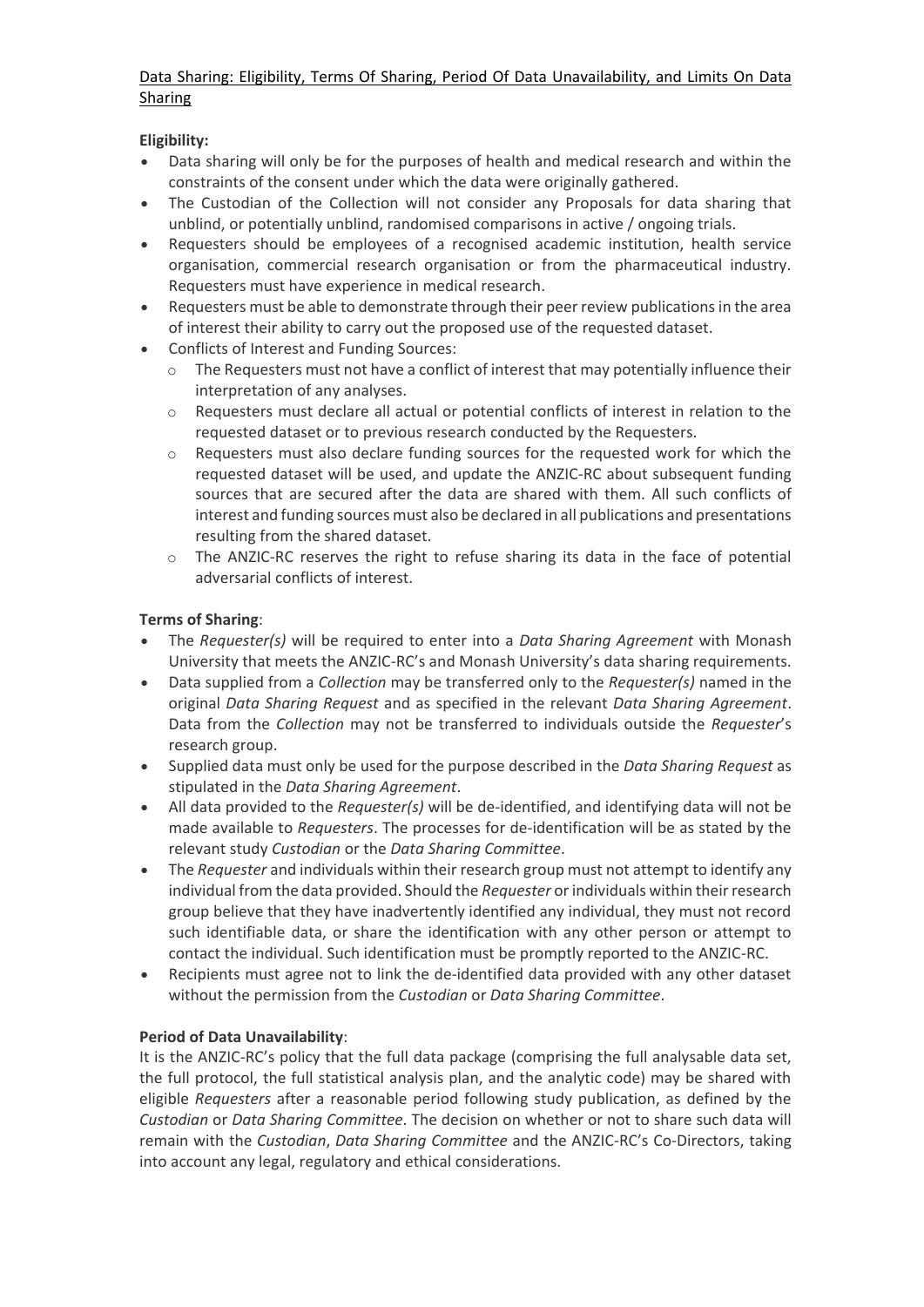## **Limits on Data Sharing**:

For some research, delays or limits on data sharing may be necessary and appropriate to:

- Safeguard research participants, in particular for research involving samples or information pertaining to human subjects, data must be managed and shared in a way that is fully consistent with the terms of the consent under which samples and data were provided by the research participants
- Allow appropriate opportunity to exploit the dataset for additional pre‐specified hypotheses, gain intellectual property protection or to the further development of a technology for public benefit
- Protect against clear conflicts of interest, where analyses may be requested to support commercial aims rather than those related to the broader public good; or
- Meet other legal (including contractual), regulatory, or ethical obligations.

The *Data Sharing Committee* will carefully consider the potential implications of sharing data with a third party, if the third party may derive commercial benefits from the data sharing. Delays or limits on data sharing may be necessary in such circumstances. The *Data Sharing Committee* and the *ANZIC-RC's Co-Directors* retain absolute discretion to decide whether access is provided to commercial entities or parties associated, or perceived to be associated with such entities.

**Note:** For prospective studies, consent procedures should include provision for data sharing in a way that maximises the value of the data for wider research use, while providing adequate safeguards for participants. As part of the consent process, proposed procedures for data sharing should be clearly set out. Current and potential future risks associated with this should be explained to research participants. In designing studies, researchers must ensure that they have appropriate systems to protect the confidentiality and security of data pertaining to human subjects, and minimise any risks of identification by data users. This can be achieved through the use of appropriate anonymisation procedures and managed data sharing processes. Such systems should be sufficient to safeguard participants, but proportionate to the level of sensitivity of the data and associated risk. They should not unduly inhibit responsible data sharing for legitimate research uses.

### Dissemination of Research Results and Transparency

The ANZIC-RC reserves the right to publish the title, the name(s) and affiliation(s) of the PI(s), a lay summary and a scientific abstract of each piece of collaborative research for which access to the data in a *Collection* has been granted, before identification or publication of results. *Requesters* who do not wish details of their study to be openly available should state this in their *Data Sharing Request Form* and give reasons.

The ANZIC-RC's staff will usually have significant insight into shared data and would usually be able to add value to publications utilising the data in a *Collection*. It would be expected that an ANZIC-RC representative of the original study would be involved as a collaborator on studies resulting from the shared data and be offered co-authorship on resulting publications or presentations. It may be appropriate to acknowledge members of the original study staff who have contributed directly to the original study in order that they may claim authorship as members of the study team.

Each paper to be submitted for publication by collaborators must be forwarded to the relevant *Custodian* for consideration at least 28 days before submission.

### Policy Review

To keep abreast of the rapidly developing ideas around data sharing globally, the ANZIC-RC's policy and process on data sharing will be reviewed periodically (at least every twelve months) by the ANZIC-RC Advisory Board.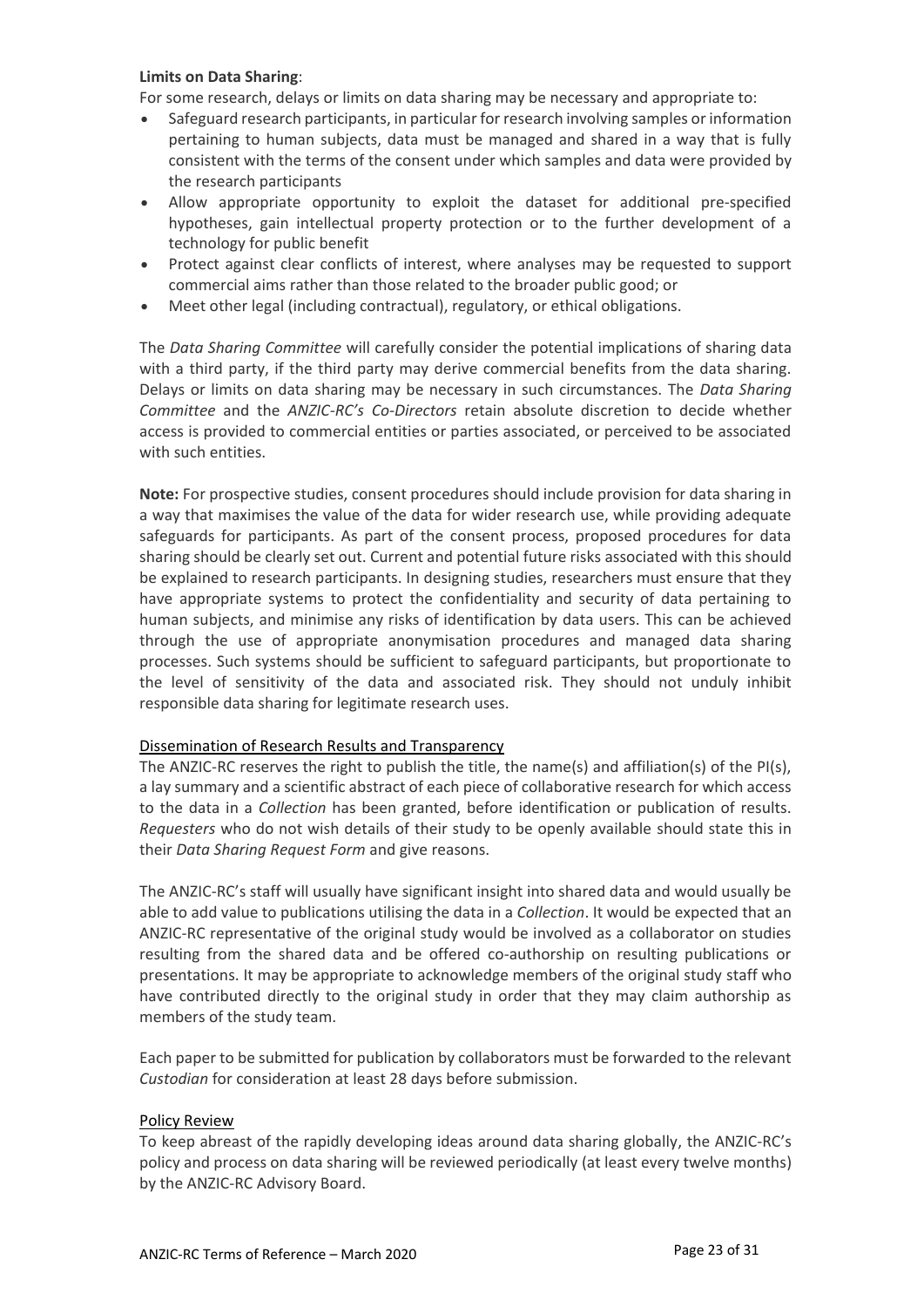## References

Institute of Medicine. 2015. Sharing Clinical Trial Data: Maximizing Benefits, Minimizing Risk. Washington, DC: The National Academies Press. [https://doi.org/10.17226/18998.](https://doi.org/10.17226/18998)

National Health and Medical Research Council. Principles for accessing and using publicly funded data for health research. Canberra: National Health and Medical Research Council. 2016. (ISBN: 978-1-925129-53-3).

Taichman DB, Backus J, Baethge C, Bauchner H, de Leeuw PW, Drazen JM, Fletcher J, Frizelle FA, Groves T, Haileamlak A, James A, Laine C, Peiperl L, Pinborg A, Sahni P, Wu S. Sharing clinical trial data: a proposal from the International Committee of Medical Journal Editors. Lancet 2016;387:e9-e11.

Taichman DB, Sahni P, Pinborg A, Peiperl L, Laine C, James A, Hong ST, Haileamlak A, Gollogly L, Godlee F, Frizelle FA, Florenzano F, Drazen JM, Bauchner H, Baethge C, Backus J. Data sharing statements for clinical trials: a requirement of the International Committee of Medical Journal Editors. Lancet 2017;389:e12-e4.

Wellcome Trust. Policy on data, software and materials management and sharing. Available from: [https://wellcome.ac.uk/funding/guidance/policy-data-software-materials](https://wellcome.ac.uk/funding/guidance/policy-data-software-materials-management-and-sharing)[management-and-sharing](https://wellcome.ac.uk/funding/guidance/policy-data-software-materials-management-and-sharing)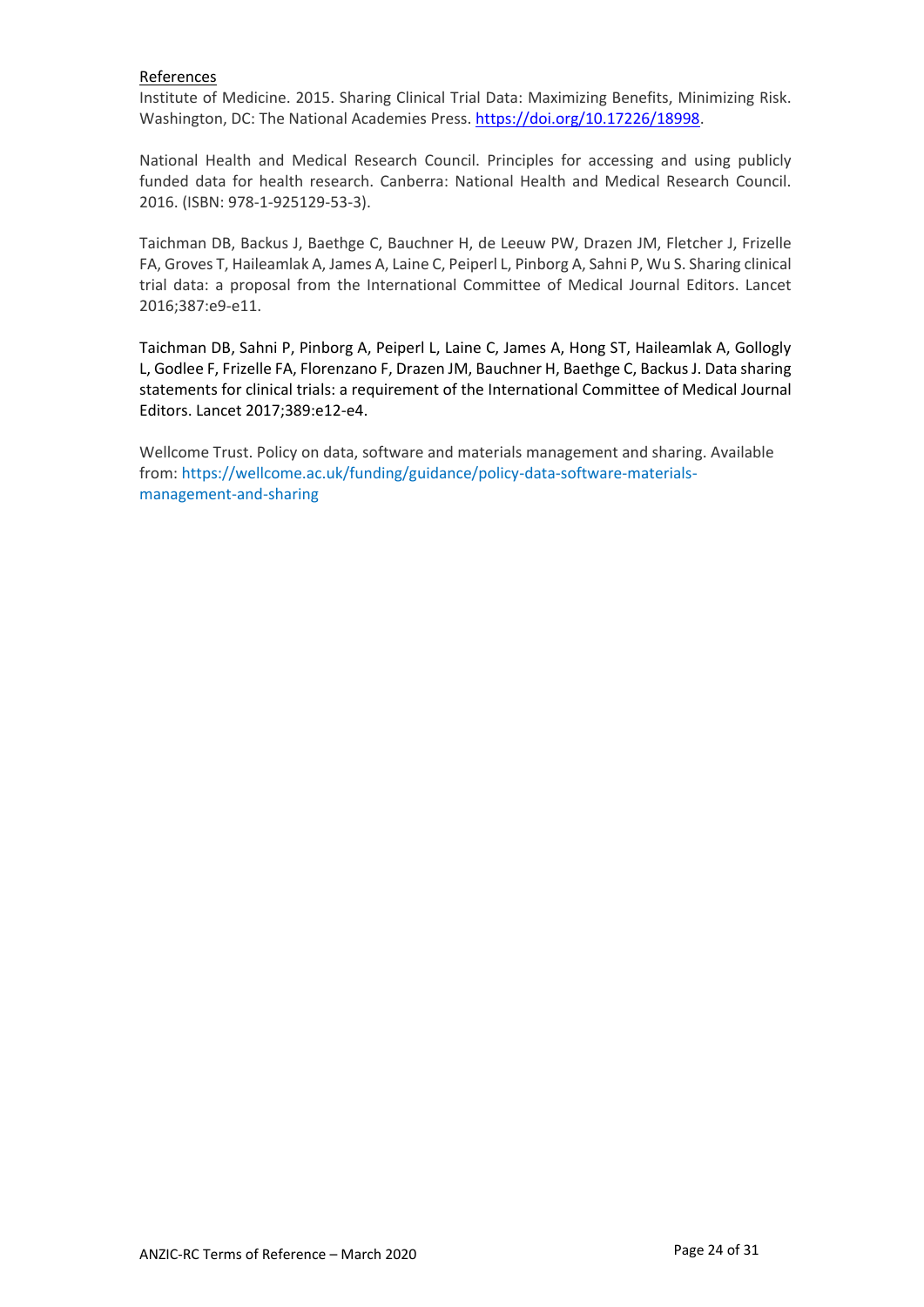## <span id="page-24-0"></span>**DATA SHARING REQUEST PROCESS**

Step 1: Requester Informally Approaches Custodian

- In the first instance, the potential *Requester* is strongly encouraged to informally approach the relevant *Custodian* to discuss the feasibility of data sharing.
- Step 2: Data Sharing Request (on pro forma) emailed to ANZIC-RC
	- The *Requester*submits a *Data Sharing Request* (using the pro forma, maximum 3 pages – see Form 3) to the ANZIC-RC by email t[o anzicrc@monash.edu](mailto:anzicrc@monash.edu) including an outline of the proposed study with a clear statement of the background to the proposed data use, the objectives and details of the methodology proposed, and relevant references.
	- The *Requesters* must demonstrate, through their peer review publications in the area of interest, their ability to carry out the proposed study.

Step 3: Data Sharing Request forwarded to Custodian for recommendation

- The ANZIC-RC Administration records, then forwards the *Data Sharing Request* to the *Custodian*.
- If there is no active *Custodian*, the Chair of the *Data Sharing Committee* will designate an appropriate senior scientist at the ANZIC-RC to act as the ANZIC-RC's *Custodian*.
- The *Custodian* will liaise with the *Requester* to ensure that the *Data Sharing Request* is scientifically sound and achievable. The *Custodian* will email their recommendation to the *Data Sharing Committee* as to whether or not to approve the *Data Sharing Request*.

Step 4: Data Sharing Request to Data Sharing Committee for decision and action

- If approved by the *Data Sharing Committee*, access to data in the *Collection* will only be permitted under a formal *Data Sharing Agreement* with Monash University.
- Where demand exceeds availability of staffing resources to make the data available, access will be prioritised on scientific merit by the *Data Sharing Committee*.
- *Requesters* will be required to cover the costs of administering the data sharing (including legal fees, if applicable), retrieving, processing and sending the data. The estimated costs for a particular request will be provided after initial review of the application.
- Ethics Committee approval from the *Requester's* ethics committee is the *Requester's* responsibility. The *Requester* may also need to obtain approval from the Research Ethics Committee responsible for the existing ANZIC-RC study.
- The *Data Sharing Committee* will:
	- o Review and make a decision on the *Data Sharing Request*.
	- o Advise the *Requester(s)* of the outcome of the *Data Sharing Request* by email including the conditions of access to the data, the timeframe for the preparation of the *Data Sharing Agreement*, the estimated costs involved in the request.
- The *Data Sharing Coordinator* will be the liaison with Monash University's Office of the General Counsel regarding *Data Sharing Agreements*.
- A *Requester* whose *Data Sharing Request* was not approved may appeal by emailing the ANZIC-RC's Co-Directors at [anzicrc@monash.edu,](mailto:anzicrc@monash.edu) outlining why they disagree with the *Custodian's* refusal. The decision of the ANZIC-RC's Co-Directors is final and not subject to further review.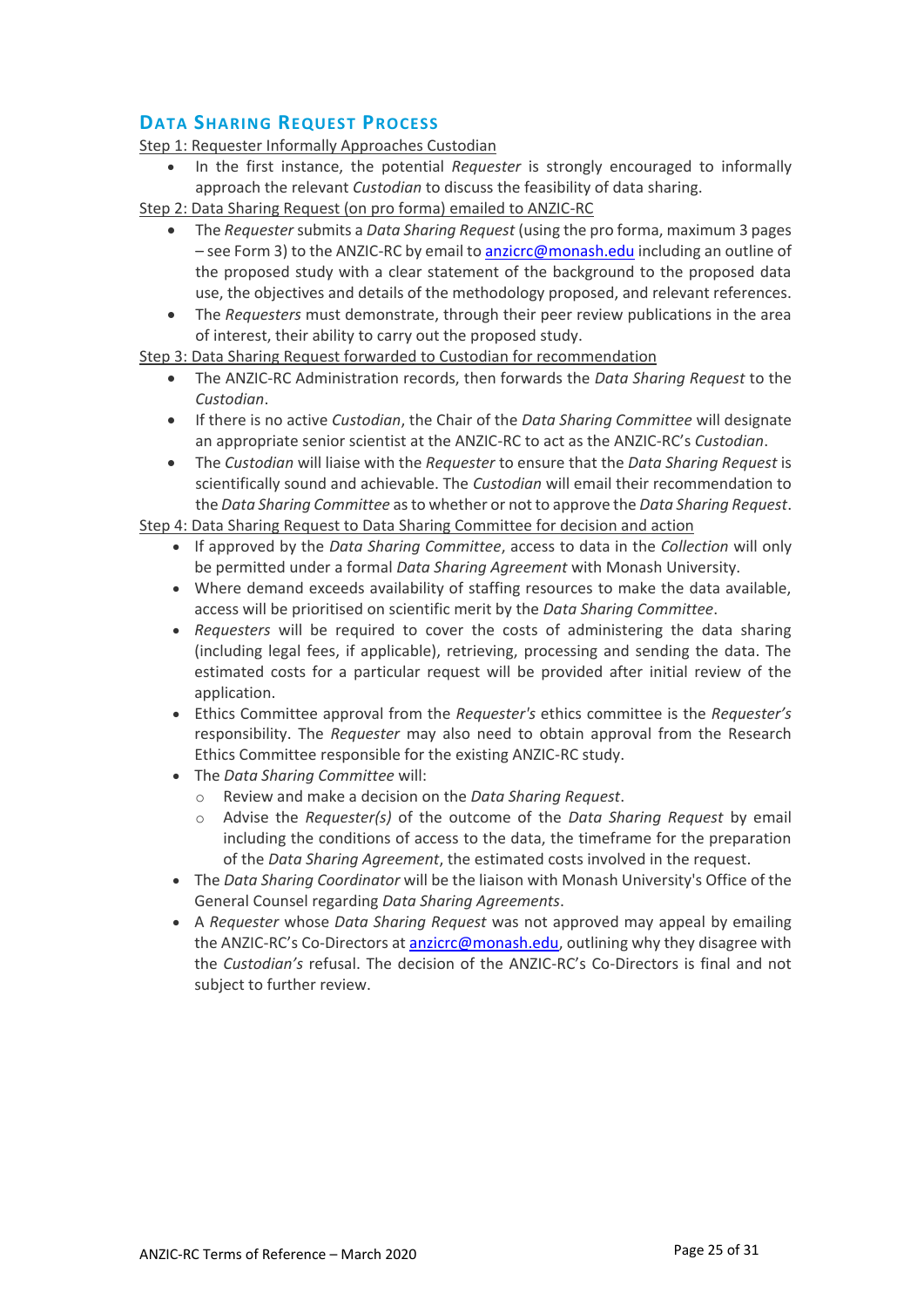# **ANZIC-RC Data Sharing Request Process**

(To be read in conjunction with the Terms of Reference - Data Sharing Policy)

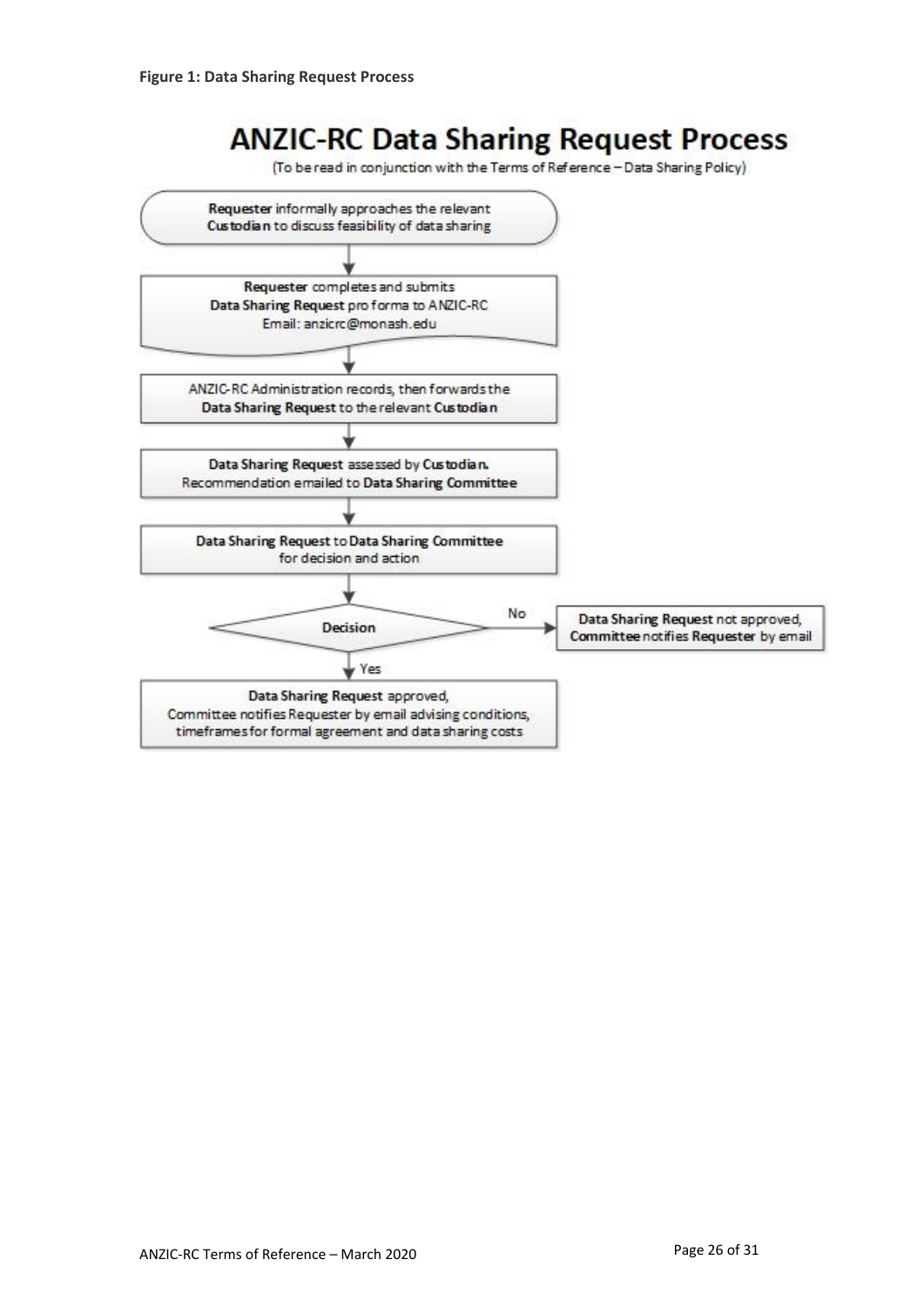| SCLOSURE OF A CONFLICT OF INTEREST FORM<br>en Car<br><b>HINCTION</b> |  |
|----------------------------------------------------------------------|--|
| anzı                                                                 |  |

٩

..., hereby declare that: I, (Insert full name) .......

□ I have no conflicts of interest

or<br>□ I have disclosed below any actual, perceived or potential conflicts of interest in the past two years regarding my role on the ......

| Category of Interest                                                                                                                                               |        | Conflict of Interest               |   | Please provide organisation names and amounts |
|--------------------------------------------------------------------------------------------------------------------------------------------------------------------|--------|------------------------------------|---|-----------------------------------------------|
|                                                                                                                                                                    |        | (Please tick all applicable boxes) |   |                                               |
|                                                                                                                                                                    | Actual | Perceived Potential                |   |                                               |
| Grants from industry sources (including research or travel grants)                                                                                                 | O      | Ω                                  | О |                                               |
| Industry sponsorship / fellowship (salary)                                                                                                                         | Ω      | Ω                                  | Ω |                                               |
| Honoraria / speaking fees                                                                                                                                          | Ω      | Ω                                  | □ |                                               |
| Conference expenses paid by industry sources                                                                                                                       | □      |                                    | α |                                               |
| Hospitality or gifts from industry sources (including but not                                                                                                      | Ω      | □                                  | о |                                               |
| entertainment or<br>limited to travel, accommodation, meals,                                                                                                       |        |                                    |   |                                               |
| events)                                                                                                                                                            |        |                                    |   |                                               |
| Industry employment / consultancies                                                                                                                                | Ω      |                                    | Ω |                                               |
| Industry financial interest (includes shares, equity)                                                                                                              | Ω      |                                    | Ο |                                               |
| Other (intellectual or other relevant interests that, broadly                                                                                                      | Ω      | О                                  | О |                                               |
| viewed, could be construed as constituting a conflict of interest                                                                                                  |        |                                    |   |                                               |
| or the appearance thereof)                                                                                                                                         |        |                                    |   |                                               |
| outcome of your<br>any personal or<br>Does any immediate family member have<br>financial interest (including shares) in the<br>ANZIC-RC related research projects? | Ω      | □                                  | □ |                                               |

l agree to provide the ANZIC-RC with an updated Disclosure of a Conflict of Interest Form whenever there is a change in circumstances that requires disclosure.

Date: ........../. Signature: .....

## <span id="page-26-0"></span>**FORMS**

# <span id="page-26-1"></span>**FORM 1 – DISCLOSURE OF A CONFLICT OF INTEREST FORM**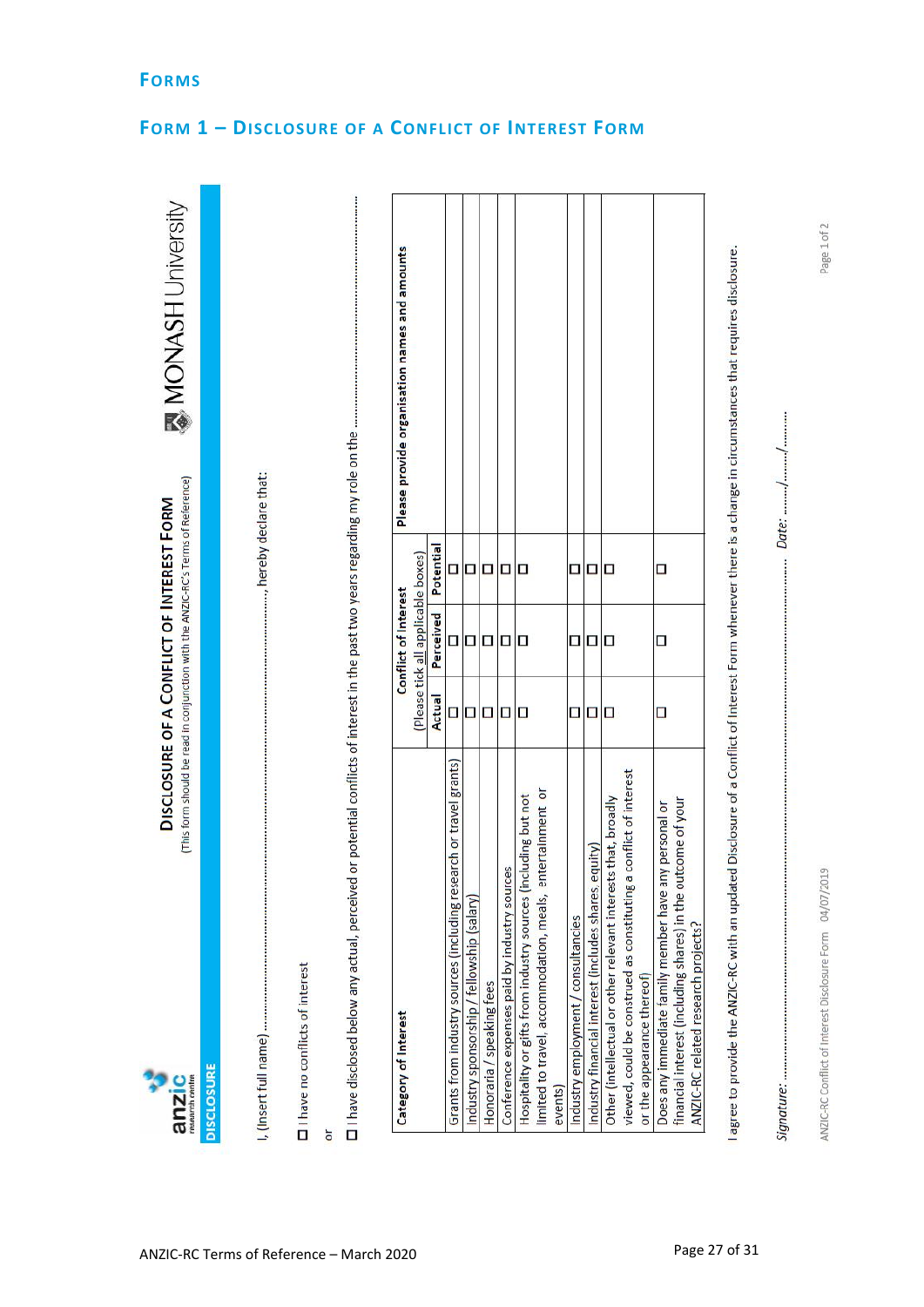| ARRANGEMENTS PROPOSED TO RESOLVE/MANAGE THE CONFLICT OF INTEREST                                                                                                                                                                                                                                         |  |
|----------------------------------------------------------------------------------------------------------------------------------------------------------------------------------------------------------------------------------------------------------------------------------------------------------|--|
| The ……………………………………… Management Committee has discussed and agreed the following plan to resolve/manage the conflict (attach additional pages if necessary).                                                                                                                                              |  |
|                                                                                                                                                                                                                                                                                                          |  |
|                                                                                                                                                                                                                                                                                                          |  |
| ENDORSEMENT BY THE ANZIC-RC DIRECTO                                                                                                                                                                                                                                                                      |  |
|                                                                                                                                                                                                                                                                                                          |  |
| Believe that a plan to manage the conflict of interest is not required and that no further action is necessary in relation to this matter.<br>As there is no declared conflict of interest, no further action is necessary in relation to this matter.<br>$\Box$<br>$\Box$                               |  |
| Believe that the proposed arrangements outlined in this disclosure will mitigate or remove the conflict of interest but I will continue to monitor the situation.<br>$\Box$                                                                                                                              |  |
| Believe that the proposed arrangements outlined in this disclosure are insufficient and a detailed management plan to mitigate or remove the conflict of interest<br>needs to be developed by the ANZIC-RC Advisory Board in conjunction with the individual who has the conflict of interest.<br>$\Box$ |  |
|                                                                                                                                                                                                                                                                                                          |  |
| OPED IN CONJUNCTION WITH THE ANZIC-RC ADVISORY BOARD<br>IF APPLICABLE, MANAGEMENT PLAN DEVEL                                                                                                                                                                                                             |  |
| Date: //<br>□ Agreed management plan attached                                                                                                                                                                                                                                                            |  |
| Page 2 of 2<br>ANZIC-RC Conflict of Interest Disclosure Form 04/07/2019                                                                                                                                                                                                                                  |  |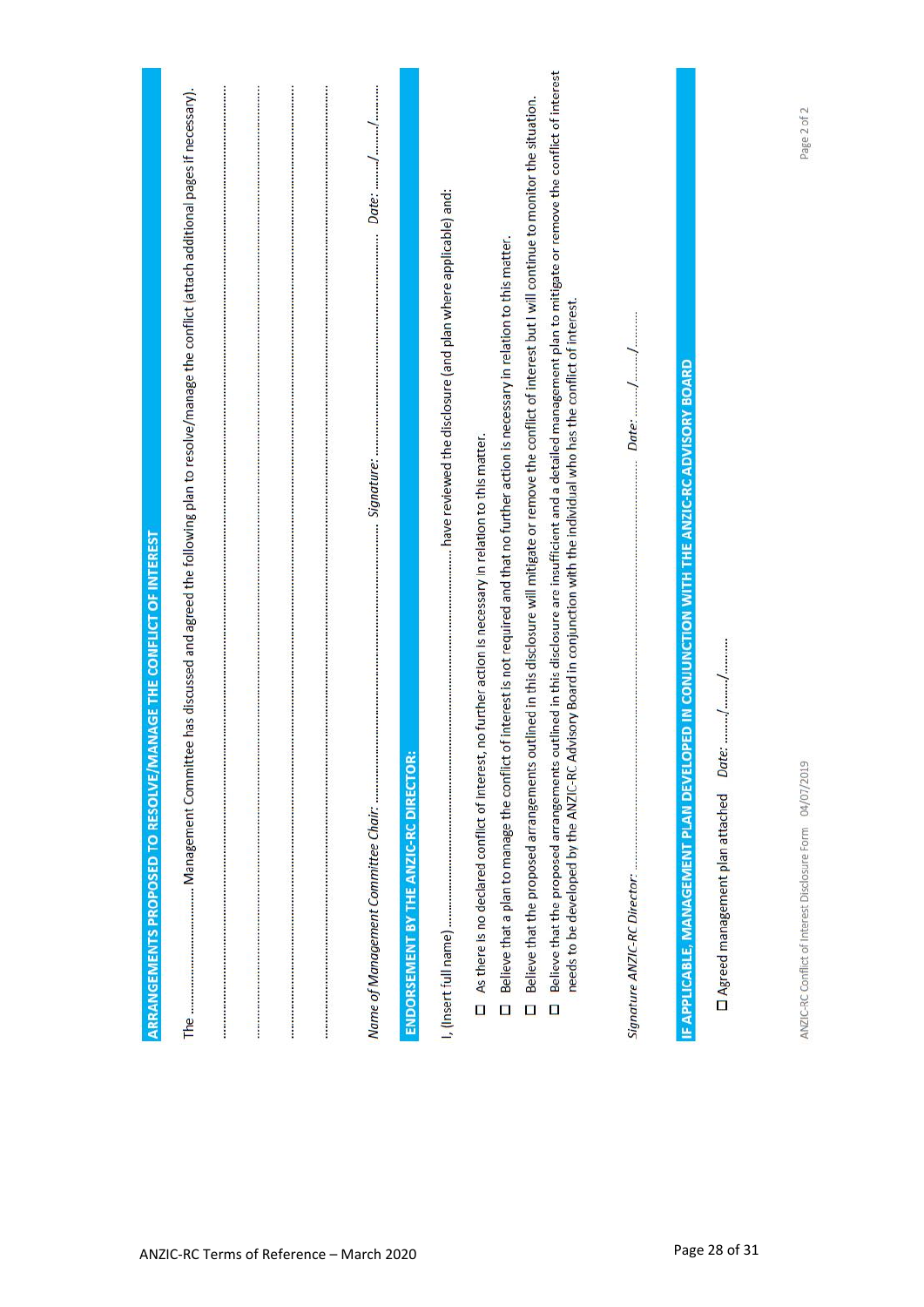<span id="page-28-0"></span>

| anzi<br>research centri                      | <b>Australian and New Zealand</b><br><b>Intensive Care Research Centre</b><br>(ANZIC-RC) |
|----------------------------------------------|------------------------------------------------------------------------------------------|
|                                              | <b>REQUEST FOR ASSISTANCE FORM</b>                                                       |
| Name:                                        |                                                                                          |
| Date:                                        |                                                                                          |
| Institution/Hospital:                        |                                                                                          |
| Mobile Telephone:                            |                                                                                          |
| <b>HYPOTHESES</b>                            |                                                                                          |
| 1.                                           | Please list the study hypotheses (maximum 5)                                             |
| 2.                                           |                                                                                          |
| 3.                                           |                                                                                          |
| 4.                                           |                                                                                          |
| 5.                                           |                                                                                          |
| <b>AIMS</b>                                  |                                                                                          |
| Please list the study aims (maximum 5)<br>1. |                                                                                          |
| 2.                                           |                                                                                          |
| 3.                                           |                                                                                          |
| 4.                                           |                                                                                          |
|                                              |                                                                                          |
| 5.                                           |                                                                                          |

Email to: anzicro@monash.edu or Fax to: +61 3 9903 0071 Please note: Referral must not exceed 2 pages (Font size Calibri 12)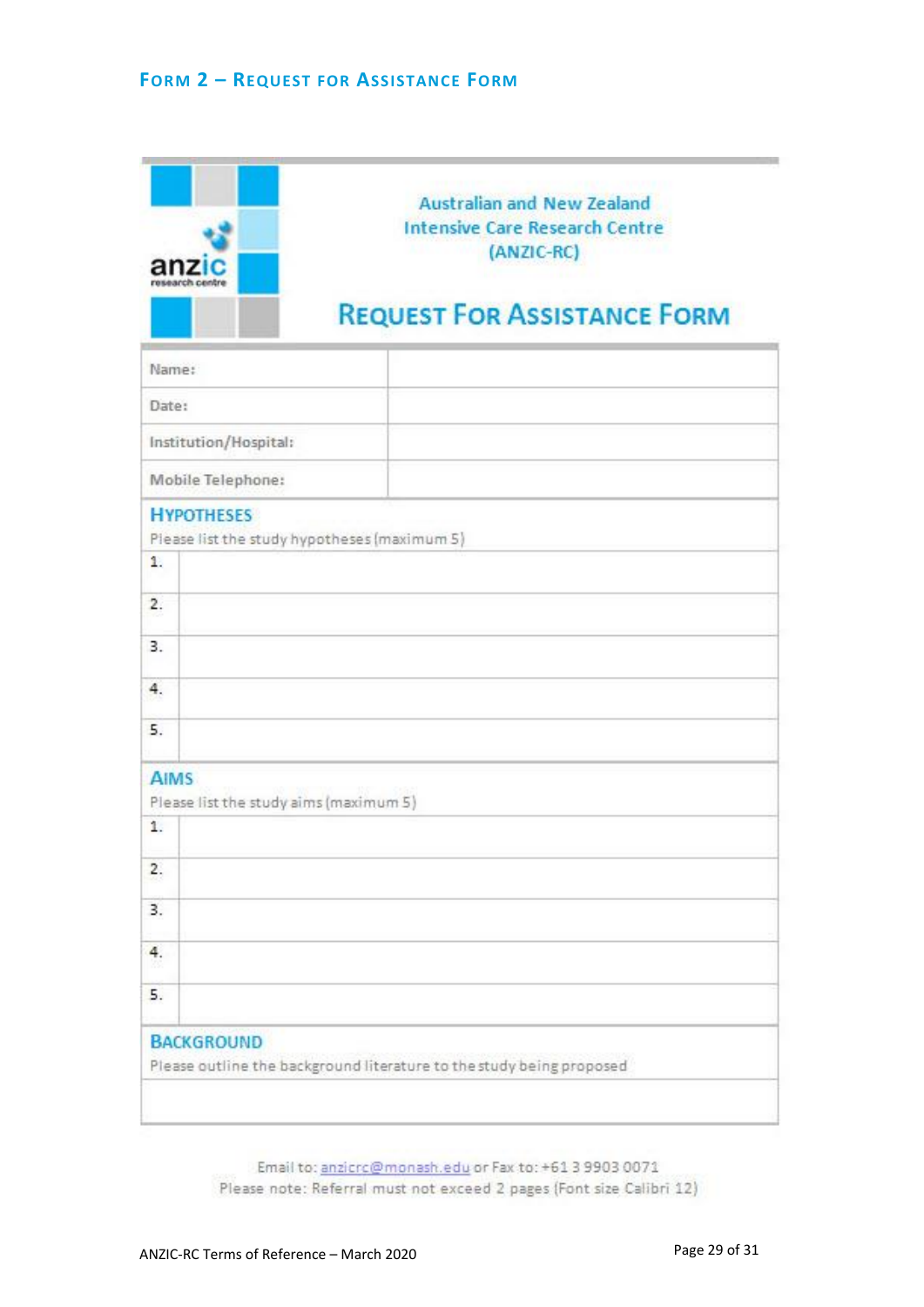## **ETHICS SUBMISSION AND APPROVAL**

Please outline whether ethics approval has been sought and obtained and details of the HRECs who have approved the study.

**METHODOLOGY AND PROTOCOL** 

**IMPORTANCE AND SIGNIFICANCE** 

Why does the study need to be done?

**ASSISTANCE SOUGHT** 

What specific assistance is being sought from the ANZIC-RC?

Email to: anzicro@monash.edu or Fax to: +61 3 9903 0071 Please note: Referral must not exceed 2 pages (Font size Calibri 12)